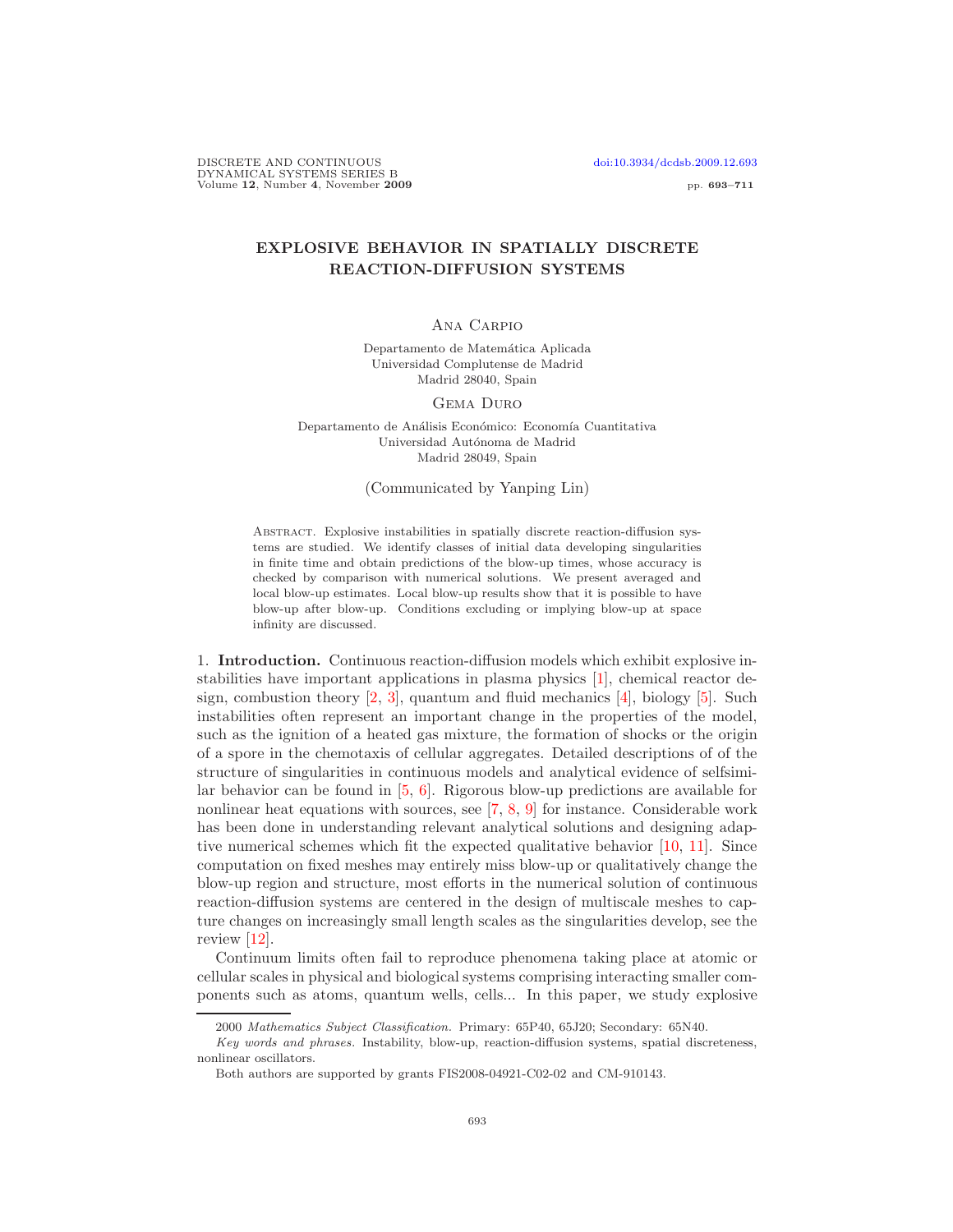instabilities in spatially discrete reaction-diffusion systems formulated on a fixed spatial lattice that is determined by the underlying molecular or cellular structure. Theoretical results are needed to distinguish unbounded growth from finite time blow-up in numerical tests. Typical contexts in which spatial discreteness becomes important are related to pattern formation in cellular lattices [\[13\]](#page-18-8), growth of cellular aggregates  $[14]$ , the lifetime of molecular aggregates  $[15]$ , nucleation  $[16]$ , crystal growth and interface motion [\[17\]](#page-18-12), motion of domain walls in semiconductor superlattices [\[18\]](#page-18-13) and so on. Many elementary models take the forms

$$
u'_n = d(u_n)(u_{n+1} - 2u_n + u_{n-1}) + v(u_n)(u_{n-1} - u_n) + f(u_n),
$$
 (1)

$$
u'_n = d_n(u_{n+1} - 2u_n + u_{n-1}) + v_n(u_{n-1} - u_n) + f(u_n),
$$
\n(2)

$$
u'_n = g(u_{n+1} - u_n) - g(u_n - u_{n-1}) + f(u_n),
$$
\n(3)

<span id="page-1-0"></span>where  $f(u)$  represents a reactive source,  $d(u)$ ,  $d_n$  diffusion coefficients,  $v(u)$ ,  $v_n$  transport coefficients and  $g$  the derivative of some potential acting as nonlinear diffusion. Problems with a similar structure but particular scaling relationships between parameters may arise in the context of the method of lines with first order  $u_{n+1} - u_n$  and second order differences  $u_{n+1} - 2u_n + u_{n-1}$  replaced by  $\frac{u_{n+1}-u_n}{h}$  and  $\frac{u_{n+1}-2u_n+u_{n-1}}{h^2}$ ,  $h \to 0$  being the lattice constant. This method constructs numerical approximations to the solutions of partial differential equations by first discretizing the spatial derivatives to replace the original model by a large system of ordinary differential equations. Conditions for semidiscretized semilinear heat equations to explode like its continuous counterparts have been given in [\[10,](#page-18-5) [19,](#page-18-14) [20,](#page-18-15) [21\]](#page-18-16).

For models  $(1)-(3)$  $(1)-(3)$ , a stable evolution is expected when the initial state is small enough for the spreading effect of diffusion and convection to act, see Figure [1.](#page-2-0) Whenever the initial state is large enough in one or several regions, explosive instabilities develop. We investigate the impact of discreteness on the spatial structure of the instabilities and find a number of conditions on the data and the parameters involved ensuring blow-up in finite time. Blow-up solutions are found by constructing a lower bound of the solution which tends to infinity at a finite time. From this lower bound of the solution an upper bound of the blow-up time can be estimated. Blow-up may occur at isolated components or at all of them. Selfsimilar patterns are lost, except when taking continuum limits. Local blow-up results show that it is possible to have a blow-up after a blow-up, see Figure [6.](#page-17-4) Explosions may develop at the same or different times in different regions. Most local results are intrinsically discrete, being lost when taking continuum limits.

The paper is organized as follows. In Section 2, we obtain blow-up results for positive solutions. These results are local, and hold for a large class of models, including nonlinear diffusion or convection terms, in bounded or unbounded domains, as long as they satisfy a maximum principle. In Section 3, we establish blow-up conditions without sign restrictions by energy arguments. Section 4 discusses blowup at space infinity. In Section 5, we carry out several numerical experiments to test our predictions. Section 6 contains our conclusions.

<span id="page-1-1"></span>2. Explosive behavior of positive solutions. In this section, we focus on pos-itive solutions of [\(1\)](#page-1-0)-[\(3\)](#page-1-0). The functions  $f(u)$ ,  $d(u)$ ,  $v(u)$ ,  $g(u)$  are assumed to be differentiable. Typical choices for the reactive source are  $f(u) = u^p$ ,  $p > 1$ , or  $f(u) = e^u$ . The discrete spatial variable varies over a set I, that may be infinite  $I = \mathbb{Z}$  or finite  $I = \{1, ..., N\}$ . When I is finite, we must specify boundary conditions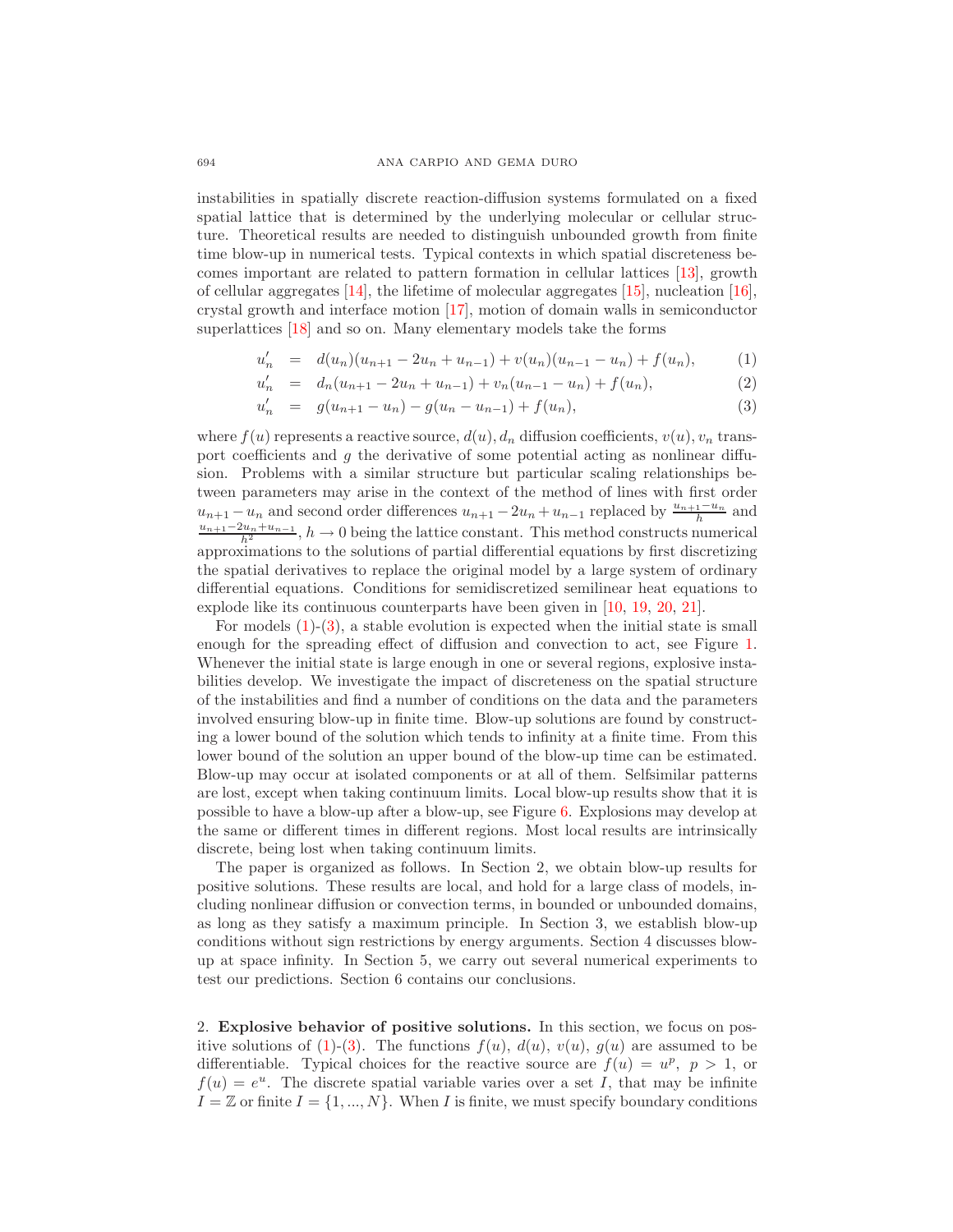

<span id="page-2-0"></span>FIGURE 1. Time evolution computed with [\(37\)](#page-12-0) for  $u_n^0 = u_0(nh)$ ,  $u_0(x) = \chi_{[0.4, 0.6]}, u_0(t) = u_{N+1}(t) = 0$  and  $h = \frac{2}{N+1}, d = \frac{\mu}{h^2}$ ,  $v = \frac{\nu}{h}$ : (a)  $N = 50$ ,  $\mu = 0.02$  and  $\nu = 0.1$ , (b) same with  $N = 100$ , blow-up at  $T = 12.0781$ , (c)  $N = 50$ ,  $\mu = 0.02$  and  $\nu = 0$ , blow-up at  $T = 14.1935$ , (d) same with  $N = 100$ , blow-up at  $T = 13.7000$ , (e)  $N = 50$ ,  $\mu = 0$  and  $\nu = 1$ , (f) same with  $N = 100$ , blow-up at  $T = 1.3732.$ 

at the ends. For simplicity, we will choose non negative Dirichlet boundary conditions for  $u_0$  and  $u_{N+1}$ . The choice of boundary conditions affects the blowing-up patterns.

Local in time existence of solutions  $u_n(t)$  for initial value problems on a time interval  $[0, T)$  is straightforward by rewriting  $(1)-(3)$  $(1)-(3)$  as differential equations with a locally Lipschitz right hand side, in  $\mathbb{R}^N$  (when I is finite) or in spaces of sequences as  $l^{\infty}(I)$  or  $l^2(I)$  (when I is unbounded). Positive solutions are found when a maximum principle holds. This is guaranteed if  $d(u) > 0, d(u) + v(u) > 0$  for  $u > 0$ in [\(1\)](#page-1-0),  $d_n > 0, d_n + v_n > 0$  in [\(2\)](#page-1-0) or g is increasing in [\(3\)](#page-1-0). Under these hypotheses the three systems under study are 'cooperative'. This means that they share the general structure:

$$
u'_{n} = h(t, u_{n+1}, u_{n}, u_{n-1}), \quad \frac{\partial h}{\partial u_{n+1}} > 0, \frac{\partial h}{\partial u_{n-1}} > 0,
$$
\n(4)

<span id="page-2-2"></span>where  $h(t, x, y, z)$  is at least globally continuous with respect to all its variables and locally Lipschitz continuous with respect to  $(x, y, z)$ . For such systems, when the initial data  $u_n(0)$  and the boundary conditions  $u_0(t)$ ,  $u_{N+1}(t)$  (if any) are positive, the solution  $u_n(t)$  remains positive. This is a consequence of the following comparison principle, see [\[22,](#page-18-17) [23,](#page-18-18) [24\]](#page-18-19):

<span id="page-2-1"></span>Comparison principle. Let 
$$
v_n(t)
$$
 and  $u_n(t)$  satisfy  
\n
$$
u'_n - h(t, u_{n+1}, u_n, u_{n-1}) \le v'_n - h(t, v_{n+1}, v_n, v_{n-1}), \quad 0 \le t < T,
$$
\n(5)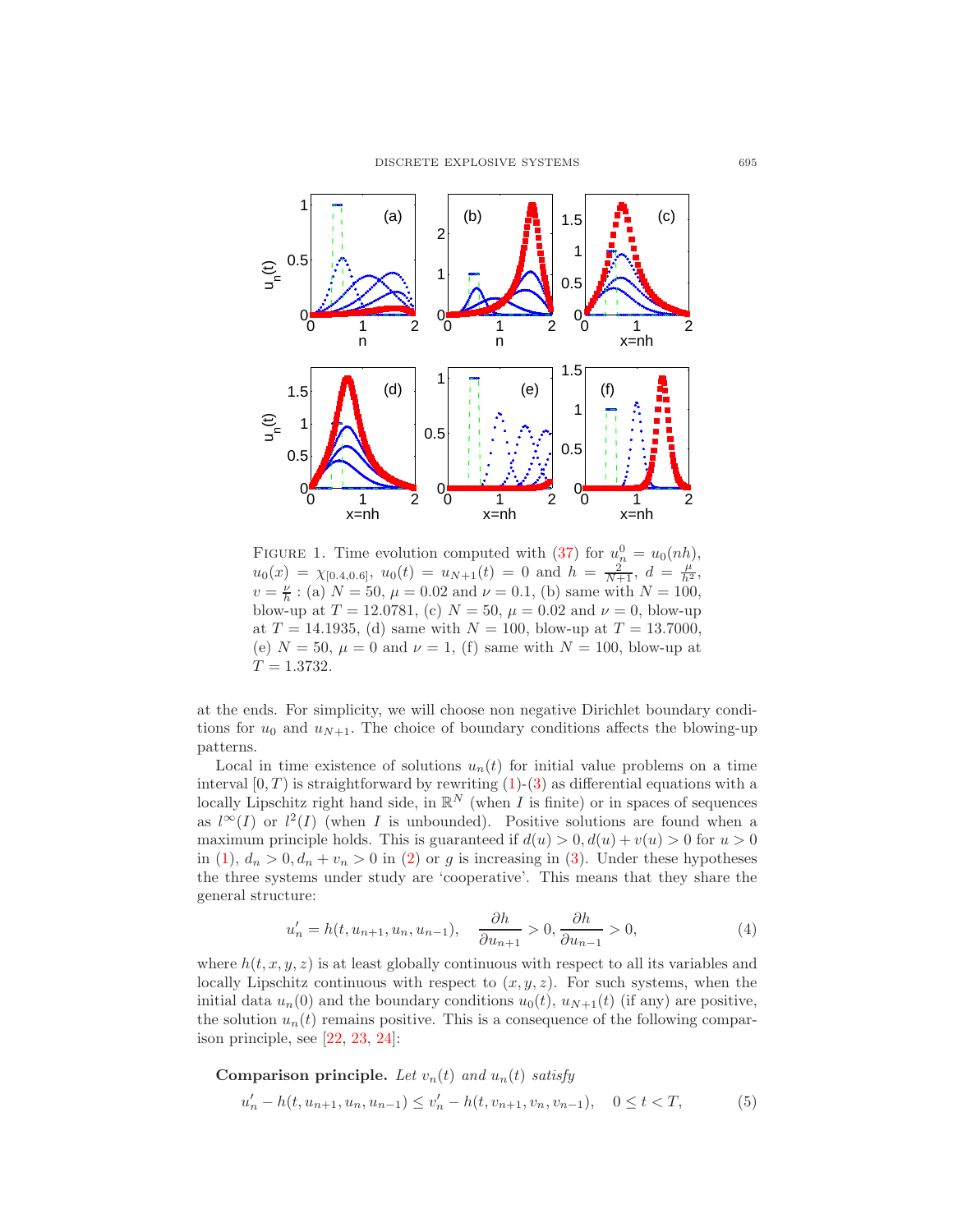for  $n \in L$ , where L may be any of the following sets:  $\mathbb{Z}, \{n \leq n_0\}, \{n \geq n_1\}$  or  ${n_0 \leq n \leq n_1}.$  In the latter cases, [\(5\)](#page-2-1) holds at the extremes  $n_0$  or  $n_1$  with a slight modification:  $u_{n_0-1} \le v_{n_0-1}$  or  $u_{n_1+1} \le v_{n_1+1}$  are fixed. We assume that h is given by either [\(1\)](#page-1-0),[\(2\)](#page-1-0) or [\(3\)](#page-1-0) and satisfies [\(4\)](#page-2-2). Then,  $u_n(0) \le v_n(0)$  for  $n \in L$  implies  $u_n(t) \le v_n(t)$  for  $n \in L$  and  $0 < t < T$ , T being the maximal existence time.

Blow-up in finite time is established by using positivity to compare the solutions of  $(1)-(3)$  $(1)-(3)$  with solutions of explosive differential inequalities. We state below two local results. The first one applies to single components whereas the second one holds for a finite collection of them.

**Theorem 2.1.** Let  $u_n(t)$  be a non negative solution of [\(1\)](#page-1-0), [\(2\)](#page-1-0) or [\(3\)](#page-1-0) with non negative initial data and a strong reactive source f such that  $f(u) > Cu^p$  for large  $u > 0$ , with  $p > 1$ ,  $C > 0$ .

In [\(1\)](#page-1-0), we set  $a(u) = -(2d(u)+v(u))u+f(u)$  and assume that  $d(u), d(u)+v(u) >$ 0 grow slower than  $u^p$  for u large. For any component k such that  $a(u_k(0)) > 0$  and  $a'(u) > 0$  when  $u > u_k(0)$ 

$$
u_k(t) \to \infty
$$
 as  $t \to T \le T_b = \int_{u_k(0)}^{\infty} \frac{ds}{a(s)} < \infty.$  (6)

<span id="page-3-0"></span>In [\(2\)](#page-1-0), we assume  $d_n > 0, d_n + v_n > 0$  for all n. For each k fixed, set  $a(u) =$  $-(2d_k + v_k)u + f(u)$ . If  $a(u_k(0)) > 0$  and  $f'(u) > 2d_k + v_k$  when  $u > u_k(0)$ , then [\(6\)](#page-3-0) holds. In particular, when  $f(u) = u^p$ ,  $p > 1$ , and  $u_k(0) > (2d_k + v_k)^{\frac{1}{p-1}}$ 

$$
T_b = \frac{1}{\lambda(1-p)} \log(1 - \lambda u_k(0)^{1-p}), \quad \lambda = 2d_k + v_k.
$$
 (7)

In [\(3\)](#page-1-0), we set  $a(u) = g(-u) - g(u) + f(u)$  and assume that g is increasing. For any component k such that  $a(u_k(0)) > 0$  and  $a'(u) > 0$  when  $u > u_k(0)$ , [\(6\)](#page-3-0) holds.

*Proof.* In all cases, the comparison principle ensures the positivity of  $u_n(t)$  everywhere.

Using  $u_{k+1}, u_{k-1} \geq 0$ , we obtain the differential inequality  $u'_{k}(t) \geq a(u_{k})$ . By hypothesis,  $a(u) > a(u_k(0)) > 0$  for  $u \ge u_k(0)$ . Then  $u_k(t)$  is increasing and it is bounded from below by the solution  $y(t)$  of  $y'(t) = a(y)$ ,  $y(0) = u_k(0)$ , which is given implicitly by:

$$
t = \int_{u_k(0)}^{y(t)} \frac{ds}{a(s)}.\tag{8}
$$

The integral  $\int_{u_k(0)}^{\infty} \frac{ds}{a(s)} < \infty$  due to the growth condition  $a(s) >> s^p$ ,  $p > 1$ , for s large. When  $t \to T_b = \int_{u_k(0)}^{\infty} \frac{ds}{a(s)} < \infty$ ,  $y(t) \to \infty$ .

An analogous computation can be reproduced for [\(2\)](#page-1-0). When  $f(u) = u^p$ , choosing  $u_k(0) > (2d_k + v_k)^{\frac{1}{p-1}}$  ensures  $a(u) > 0$  for  $u \ge u_k(0)$ . Then,  $y(t)$  can be computed explicitly:

$$
y(t) = e^{-\lambda t} \left(\frac{1}{\lambda} e^{\lambda (1-p)t} - \frac{1}{\lambda} + u_k(0)^{1-p}\right)^{\frac{1}{1-p}}
$$
(9)

with  $\lambda = 2d_k + v_k$  and  $T_b = \frac{1}{\lambda(1-p)} \log(1 - \lambda u_k(0)^{1-p}).$ 

For [\(3\)](#page-1-0),  $g(u_{n+1} - u_n) \ge g(-u_n)$  and  $g(u_n - u_{n-1}) \le g(u_n)$ . Then,  $u'_k(t) \ge a(u_k)$ and [\(6\)](#page-3-0) follows as before.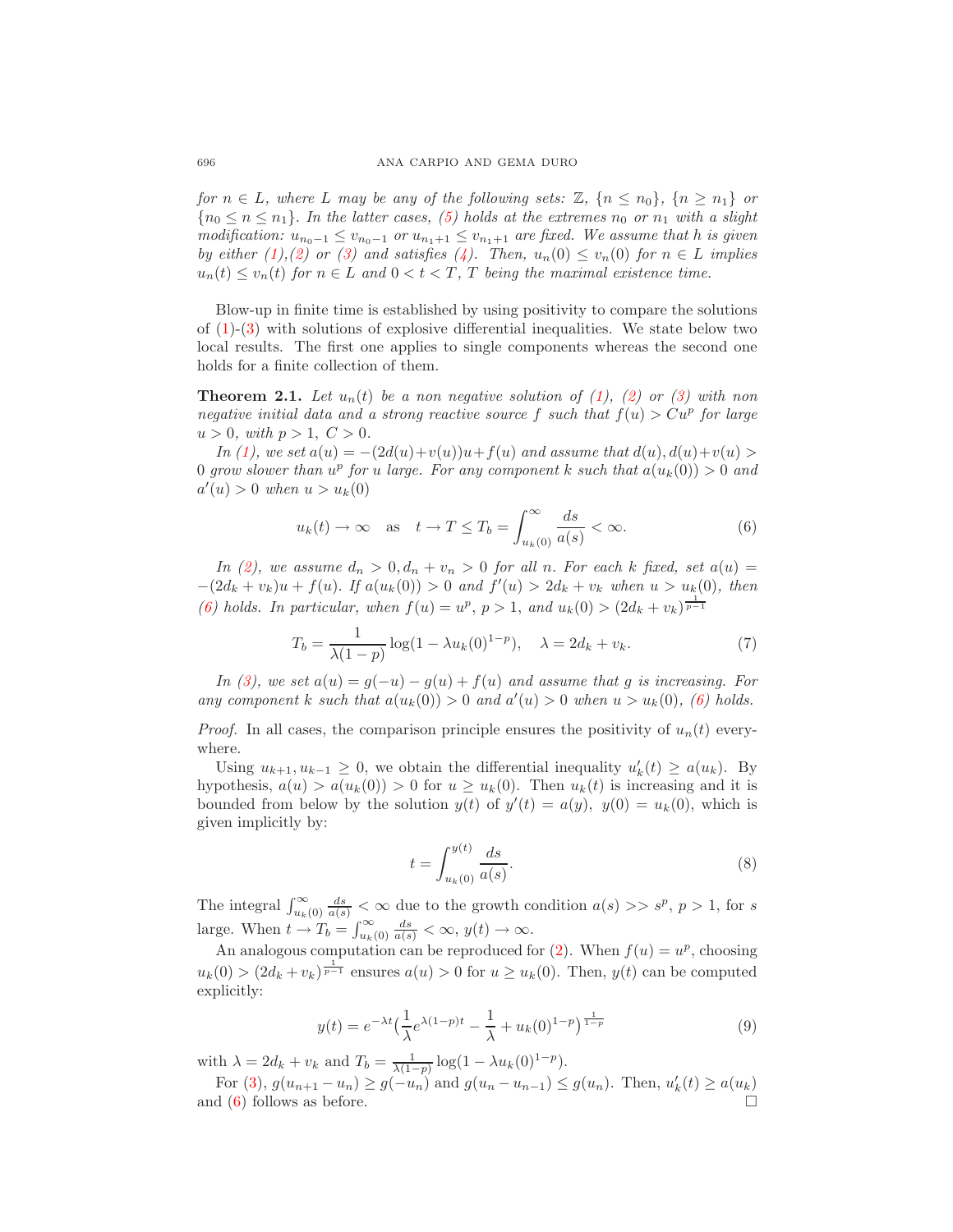Theorem 2.1 is a pointwise result ensuring blow-up of single components  $u_k(t)$ for large  $u_k(0)$ . The condition on the size of the initial data can be relaxed for the semilinear problem [\(2\)](#page-1-0) at the expense of increasing the amount of initial points k where  $u_k(0)$  is large. Theorem 2.2 below proves local blow-up in a region  $L =$  $\{n_0, ..., n_1\}$  provided  $u_{n_0}, ..., u_{n_1}$  are large enough. Single components within the region explode.

Let  $A_{dv}$  and  $A_d$  be the  $M \times M$  matrices

<span id="page-4-1"></span>
$$
A_{dv} = \begin{pmatrix} 2d_{n_0} + v_{n_0} & -d_{n_0+1} - v_{n_0+1} & 0 & 0 & \dots & 0 \\ -d_{n_0} & 2d_{n_0+1} + v_{n_0+1} & -d_{n_0+2} - v_{n_0+2} & 0 & \dots & 0 \\ \dots & \dots & \dots & \dots & \dots \\ 0 & \dots & 0 & 0 & -d_{n_1-1} & 2d_{n_1} + v_{n_1} \end{pmatrix}
$$
 (10)

<span id="page-4-2"></span>
$$
A_{d} = \begin{pmatrix} 2d_{n_{0}} & -d_{n_{0}+1} & 0 & 0 & 0 & \cdots & 0 \\ -d_{n_{0}} & 2d_{n_{0}+1} & -d_{n_{0}+2} & 0 & 0 & \cdots & 0 \\ 0 & -d_{n_{0}+1} & 2d_{n_{0}+2} & -d_{n_{0}+3} & 0 & \cdots & 0 \\ \cdots & \cdots & \cdots & \cdots & \cdots & \cdots \\ 0 & 0 & \cdots & 0 & -d_{n_{1}-2} & 2d_{n_{1}-1} & -d_{n_{1}} \\ 0 & 0 & \cdots & 0 & 0 & -d_{n_{1}-1} & 2d_{n_{1}} \end{pmatrix}
$$
(11)

<span id="page-4-0"></span>with  $M = n_1 - n_0 + 1 \leq N$ . Their k-th order leading principal minors  $\delta_k$  satisfy the recurrences:

$$
\delta_k = (2d_{n_0+k-1} + v_{n_0+k-1})\delta_{k-1} - d_{n_0+k-2}(d_{n_0+k-1} + v_{n_0+k-1})\delta_{k-2},
$$
\n(12)

$$
\delta_k = 2d_{n_0+k-1}\delta_{k-1} - d_{n_0+k-2}d_{n_0+k-1}\delta_{k-2},\tag{13}
$$

respectively. Assuming  $d_n > 0, d_n + v_n > 0$  and using recurrences [\(12\)](#page-4-0) and [\(13\)](#page-4-0),  $\delta_k > d_{n_0+k-1}\delta_{k-1} > 0$  follows by induction since  $\delta_1 > d_{n_0}\delta_0$  and  $\delta_0 = 1 > 0$ . Both matrices are definite positive and their eigenvalues are positive.

When  $d_k = d$ ,  $A_d$  is also symmetric. Its smallest eigenvalue is  $\lambda_1 = 2d(1$  $cos(\frac{\pi}{M+1})$ , with a normalized associated eigenvector  $\phi_n = c \sin(\frac{n\pi}{M+1}) > 0$ ,  $n =$ 1, ..., M, where  $c = \left(\sum_{n=1}^{M} \sin(\frac{n\pi}{M+1})\right)^{-1}$ . For non symmetric  $A_{dv}$  and  $A_d$ ,  $\phi$  might fail to be positive, but it remains so if they are close to symmetric matrices.

**Theorem 2.2.** Let  $u_n(t)$  be a non negative solution of [\(2\)](#page-1-0) with non negative initial data. The coefficients  $d_n+v_n$  and  $d_n$  are assumed to be positive for all n. The source  $f(u)$  is positive and convex when  $u > 0$ , and satisfies  $f(u) > Cu^p$  for u large, with  $p > 1, C > 0$ . We set  $L = \{n_0, ..., n_1\} \subset I$  and define the positive definite matrices  $A_{dv}$ ,  $A_{d}$  by [\(10\)](#page-4-1) and [\(11\)](#page-4-2).

In any of the following two cases:

- $\lambda_{dv,1} > 0$  is the smallest eigenvalue of  $A_{dv}$  and  $\phi_i$ ,  $i = 1, ..., M$ , an associated normalized eigenvector,
- $0 < v_n < v$  for  $n \in L$ ,  $\lambda_{d,1} > 0$  is the smallest eigenvalue of  $A_d$  and  $\phi_i$ ,  $i = 1, ..., M$ , an associated normalized eigenvector,

we extend  $\phi_i$  by  $\phi_0 = \phi_{M+1} = 0$  and define  $w(t) = \sum_{n \in L} u_n(t) \phi_{n-n_0+1}$ . Let us set  $\lambda = \lambda_{dv,1}$  in the first case and  $\lambda = \lambda_{d,1} + v$  in the second one.

<span id="page-4-3"></span>If  $\phi$  is positive,  $f'(u) > \lambda$  when  $u > w(0)$  and  $f(w(0)) > \lambda w(0)$ , then  $w(t) \to \infty$ as  $t \to T \leq T_b$ , where

$$
T_b = \int_{w(0)}^{\infty} \frac{ds}{-\lambda s + f(s)} < \infty. \tag{14}
$$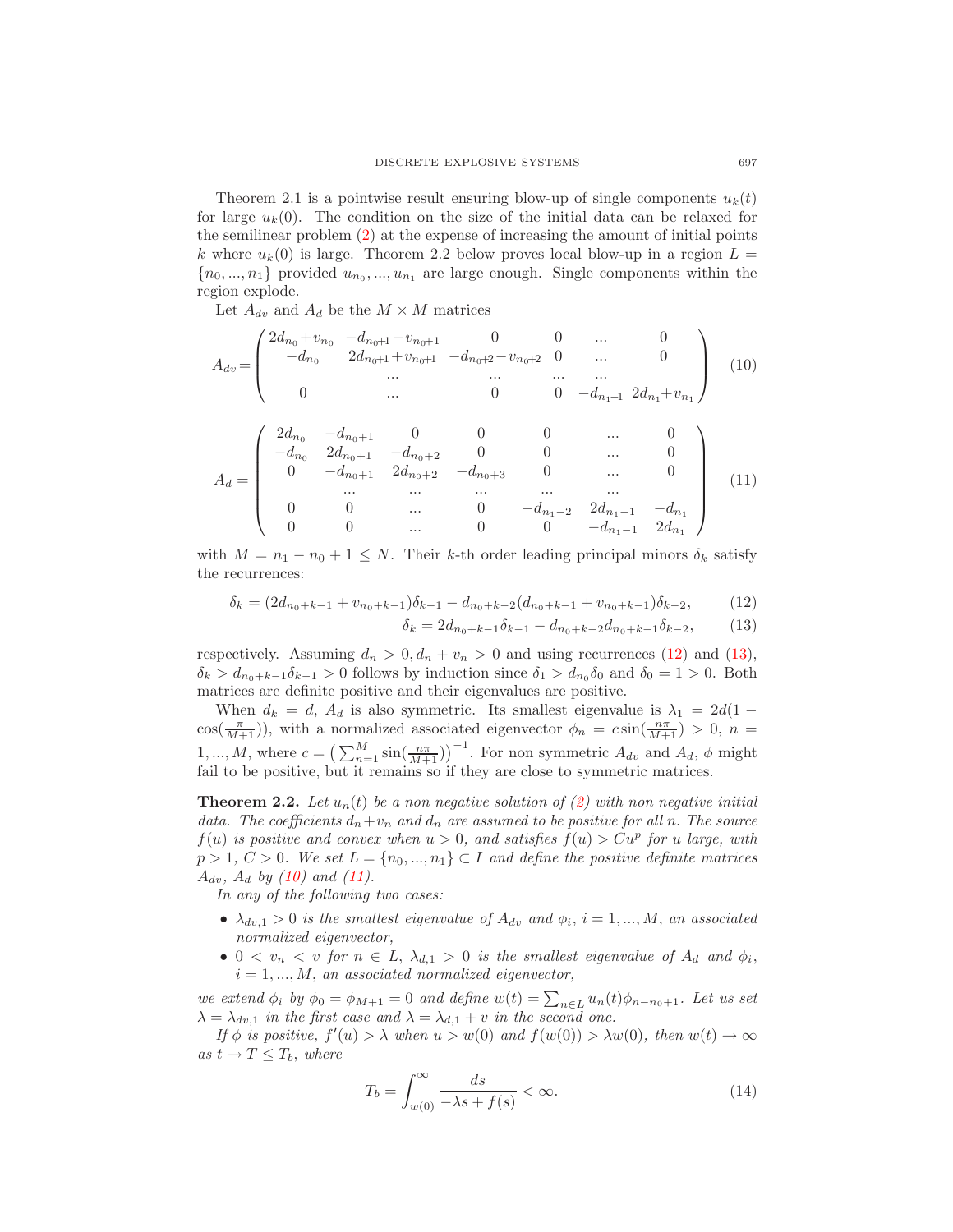<span id="page-5-0"></span>In particular, when  $f(u) = u^p$ ,  $p > 1$ , and  $w(0) \ge \lambda^{\frac{1}{p-1}}$ ,

$$
T_b = \frac{1}{\lambda(1-p)} \log (1 - \lambda w(0)^{1-p}).
$$
\n(15)

*Proof.* The assumptions on the coefficients guarantee that  $u_n$  inherits the non negativity of the initial data.

For each  $n \in L$ , we multiply [\(2\)](#page-1-0) by the corresponding component of the first eigenvector  $\phi_{n-n_0+1}$  of  $A_{dv}$  and sum over L:

$$
w'(t) = \sum_{n \in L} (d_n u_{n+1} - (2d_n + v_n)u_n + (d_n + v_n)u_{n-1})\phi_{n-n_0+1} + \sum_{n \in L} f(u_n)\phi_{n-n_0+1}.
$$

The first sum can be rewritten as follows:

$$
\sum_{n\in L} (d_n u_{n+1} - (2d_n + v_n)u_n + (d_n + v_n)u_{n-1})\phi_{n-n_0+1}
$$
\n
$$
= \sum_{n\in L} ((d_{n+1} + v_{n+1})\phi_{n-n_0+2} - (2d_n + v_n)\phi_{n-n_0+1} + d_{n-1}\phi_{n-n_0})u_n
$$
\n
$$
+ (d_{n_0} + v_{n_0})\phi_1 u_{n_0-1} + d_{n_1}\phi_M u_{n_1+1} \ge -\lambda_{dv,1} \sum_{n\in L} \phi_{n-n_0+1} u_i.
$$

For  $u > 0$ , f is convex, thus  $\sum_{n \in L} f(u_n) \phi_{n-n_0+1} \ge f(\sum_{n \in L} u_n \phi_{n-n_0+1})$  and

$$
w'(t) \geq -\lambda_{dv,1}w(t) + \sum_{n \in L} f(u_n(t))\phi_{n-n_0+1} \geq -\lambda_{dv,1}w(t) + f(w(t)).
$$

The blow-up times [\(14\)](#page-4-3) and [\(15\)](#page-5-0) with  $\lambda = \lambda_{d,1}$  are found as in Theorem 2.1. Reproducing the same steps with the eigenvector of  $A_d$  we get

$$
w' \geq \sum_{n \in L} (d_{n+1}\phi_{n-n_0+2} - 2d_n\phi_{n-n_0+1} + d_{n-1}\phi_{n-n_0})u_n - vw + \sum_{i \in L} f(u_n)\phi_{n-n_0+1}.
$$

Thus,

$$
w' \ge -(\lambda_{d,1} + v)w + \sum_{n \in L} f(u_n)\phi_{n-n_0+1} \ge -(\lambda_{d,1} + v)w + f(w)
$$

and [\(14\)](#page-4-3), [\(15\)](#page-5-0) with  $\lambda = \lambda_{d,1} + v$  follow.

Theorem 2.1 and Theorem 2.2 hold for variable diffusion and convection. Theorem 2.1 is intrinsically discrete and it is lost in the continuum limit  $h = \frac{1}{N+1}$ ,  $d_n = \frac{d(nh)}{h^2}, \ v_n = \frac{v(nh)}{h}$  $\frac{nn}{h}$ . An example showing blow-up after a blow-up based on Theorem 2.2 will be given later in Section 5. Theorem 2.2 is intrinsically discrete for non vanishing convection.

<span id="page-5-1"></span>Blow-up results for positive solutions of

$$
u_t = u_{xx} + f(u), \t x \in (0,1), t > 0,u(x,0) = u_0(x), \t x \in (0,1),u(0,t) = u(1,t) = 0, \t t > 0,
$$
\t(16)

using positive eigenfunctions were established in [\[7\]](#page-18-2). When  $u_0(x) \in C([0, 1])$  satisfies  $f(\overline{w}(0)) > \pi^2 \overline{w}(0)$ , with  $\overline{w}(0) = \int_0^1 \overline{\phi}(s) u_0(s) ds$  and  $\overline{\phi} = \sin(\pi x) (\int_0^1 \sin(\pi s) ds)^{-1}$ , the solution of [\(16\)](#page-5-1) blows up at time  $T \le T_b$ :

$$
\overline{T}_b = \int_{\overline{w}(0)}^{\infty} \frac{ds}{-\pi^2 s + f(s)}.
$$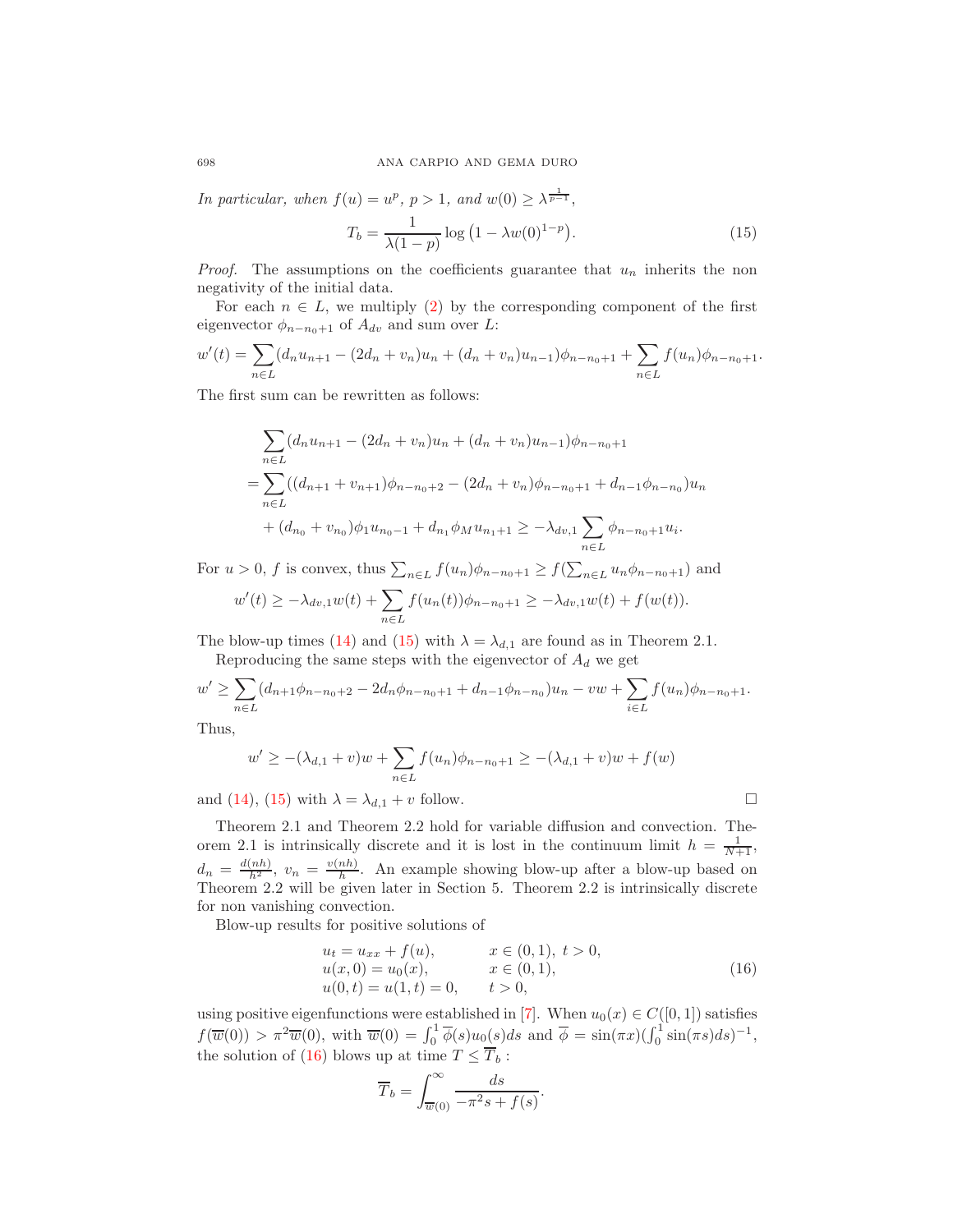If we set  $L = I = \{1, ..., N\}$  in Theorem 2.2 and add a superscript h to denote the dependence on  $h$  we see that

$$
\lambda_1^h = 2(N+1)^2(1 - \cos(\pi h)) \to \overline{\lambda}_1 = \pi^2
$$

as  $h \to 0$ . For h small,  $f(w^h(0)) > \lambda_1^h w^h(0)$  and Theorem 2.2 predicts blowup at time  $T_b^h = \int_{w^h(0)}^{\infty} (-\lambda_1^h s + f(s))^{-1} ds$ , where  $w^h(0) = \sum_{n=1}^N \phi_n^h u_0(nh)$ . As  $h \to 0$ , the predicted blow-up times converge:  $T_b^h \to \overline{T}_b$ . From a numerical point of view,  $f(w^h(0)) > \lambda_1^h w^h(0)$  provides a condition on the spatial step size h which ensures explosive behavior for both the heat equation and its spatial approximations. A rigorous proof of the convergence of the blow-up times in semidiscretized heat equations has been given in [\[21\]](#page-18-16).

3. Explosive behavior for negative potential energies. For solutions changing sign, instability results can be obtained by energy methods. The restriction on the sign is removed at the expense of power like growth conditions on the reactive source and restrictions on the structure of the difference operator. For simplicity, we shall restrict our study here to problems of the form [\(3\)](#page-1-0), in particular,

$$
u'_n = d(u_{n+1} - 2u_n + u_{n-1}) + f(u_n).
$$
 (17)

<span id="page-6-0"></span>Their solutions blow-up in finite time when the potential energy becomes negative. For positive solutions, the predictions found in Section 2 are usually sharper.

We consider [\(17\)](#page-6-0) with a reactive source  $f(u)$  deriving from a potential  $F(u)$ ,  $f(u) = -\frac{\partial F(u)}{\partial u}$ . Potentials are defined up to an additive constant. We fix  $F(u) =$  $-\int_0^u f(s)ds$ . For a finite chain  $n = 1, ..., N$  with zero Dirichlet boundary conditions  $u_0(t) = u_{N+1}(t) = 0, t > 0$ , we define the potential energy:

$$
E(u_n(t)) = \frac{1}{2} \mathbf{u}^t A \mathbf{u} + \sum_{n=1}^{N} F(u_n(t)),
$$
\n(18)

<span id="page-6-3"></span><span id="page-6-2"></span>where A is the matrix defined in [\(11\)](#page-4-2) with  $d_n = d$  and  $\mathbf{u} = (u_1, ..., u_N)$ . Since A is symmetric and positive definite:

$$
\mathbf{u}^t A \mathbf{u} \ge \lambda_1 \mathbf{u}^t \mathbf{u} > 0 \qquad \text{when } \mathbf{u} \neq 0,
$$
 (19)

$$
\mathbf{v}^t A \mathbf{u} = \mathbf{u}^t A \mathbf{v},\tag{20}
$$

$$
\frac{d\mathbf{u}^t}{dt} A \mathbf{u} = \frac{1}{2} \frac{d}{dt} (\mathbf{u}^t A \mathbf{u}).
$$
\n(21)

Any other boundary conditions producing symmetric matrices are handled in the same way. For infinite systems, the energy reads:

$$
E(u_n(t)) = \frac{d}{2} \sum_n (u_{n+1}(t) - u_n(t))^2 + \sum_n F(u_n(t))
$$
\n(22)

<span id="page-6-4"></span>and we must work with initial data  $u_n^0$  having finite energy. Existence of local in time solutions with finite energy is discussed in Section [4.](#page-10-0) We multiply  $(17)$  by  $u'_n$ and sum over  $n$  to get:

$$
\frac{d}{dt}E(u_n(t)) = -\sum_{n=1}^{N} |u'_n(t)|^2.
$$
\n(23)

<span id="page-6-1"></span>The energy is decreasing, therefore  $E(u_n(t)) \leq E(u_n(0))$  for  $t > 0$ . The energy identity [\(23\)](#page-6-1) provides a bound on the energy ensuring the existence of globally bounded solutions when the energy functional is positive, or at least bounded from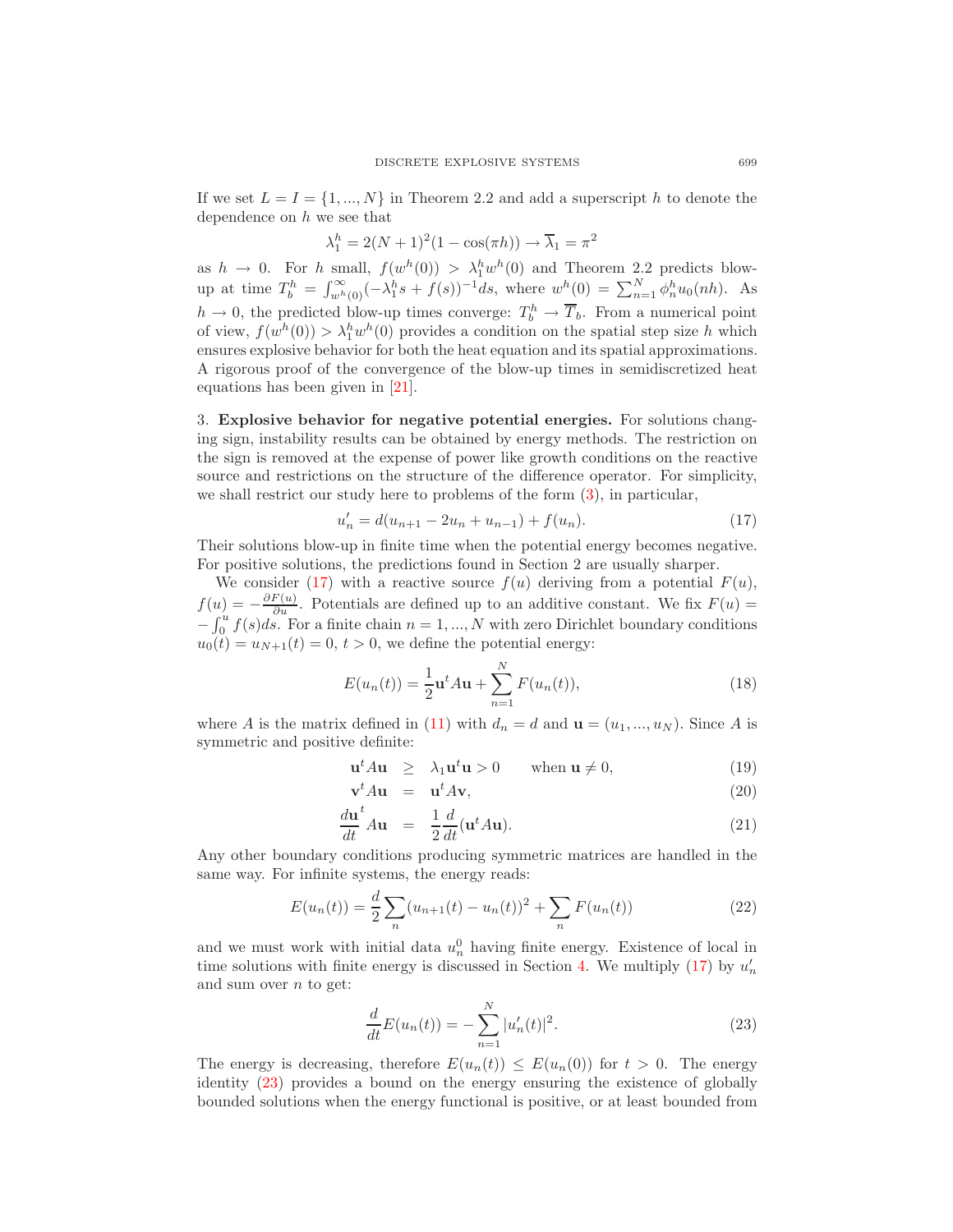below. Such is the case when the potential  $F(u)$  satisfies  $F(u) > 0$  for |u| large. For reactive potentials like  $F(u) = -|u|^{p+1}$  the energy functional [\(18\)](#page-6-2) may take on negative values and it is not bounded from below. That is the reason why explosive instabilities may develop.

In [\(3\)](#page-1-0),  $g(u)$  derives from a potential  $G(u)$ ,  $g(u) = \frac{\partial G(u)}{\partial u}$ . We select  $G(u)$  $\int_0^u g(s)ds$ . The energy reads:

$$
E(u_n(t)) = \sum_n G(u_{n+1}(t) - u_n(t)) + \sum_n F(u_n(t)).
$$
\n(24)

<span id="page-7-0"></span>The right hand side of [\(3\)](#page-1-0) is then  $-\frac{\partial E(u_n)}{\partial u_n}$  $\frac{E(u_n)}{\partial u_n}$ . The finite lattice is recovered setting  $u_n = 0$  for  $n \leq 0$  and  $n \geq N + 1$ .

Blow-up results are obtained by establishing differential inequalities for modified energy functionals whose solutions blow up in finite time. Simple inequalities of the form  $Q' \ge cQ^{1+\delta}$ ,  $\delta, c > 0$ , can be established for the  $L^2$  norm. Theorem 3.1 below supplies a first estimate of the blow-up time for negative energies. Notice that this estimate does not depend on  $d$ , but it does depend on  $N$  and the nonlinearities.

**Theorem 3.1.** Let  $u_n(t)$  be a solution of [\(3\)](#page-1-0) with a strong reactive potential  $F(u) =$  $-\frac{r}{p+1}|u|^{p+1}$  and nonlinear diffusion given by  $G(u) = \frac{d}{q+1}|u|^{q+1}$ ,  $d, r, q > 0$  and  $p >$  $q \geq 1$ . We consider a finite chain of length N with Dirichlet boundary conditions. If the initial potential energy [\(24\)](#page-7-0) is negative, then  $\sum_{n=1}^{N} |u_n|^2(t)$  blows up at time  $T \leq T_b$ , with

$$
T_b = \frac{(p+1)}{4r} \frac{p-1}{p-q} \left(\sum_{n=1}^N |u_n|^2(0)\right)^{\frac{-(p-1)}{2}} N^{\frac{(p-1)}{2}}.
$$
 (25)

*Proof.* Multiplying [\(3\)](#page-1-0) by  $u_n$  and summing over n, we get:

$$
\frac{1}{2}\frac{d}{dt}\sum_{n=1}^{N}u_n^2 = \sum_{n=1}^{N} \left[g(u_{n+1}-u_n)u_n - g(u_n-u_{n-1})u_n\right] + \sum_{n=1}^{N} f(u_n)u_n,
$$

which can be rewritten as:

$$
\frac{1}{2}\frac{d}{dt}\sum_{n=1}^{N}u_n(t)^2 = -(q+1)E(u_n(t)) + (p-q)\frac{r}{p+1}\sum_{n=1}^{N}|u_n|^{p+1}.
$$

Let us set  $Q(t) = \sum_{n=1}^{N} |u_n|^2(t)$ . Using  $Q(t) \leq (\sum_{n=1}^{N} |u_n|^{p+1})^{\frac{2}{(p+1)}} N^{\frac{p-1}{p+1}}$  and  $-E(u_n(t)) \ge -E(u_n(0)) \ge 0$  we get:

$$
Q'(t) \ge cQ(t)^{\frac{p+1}{2}}, \quad c = \frac{2(p-q)r}{p+1} \frac{1}{N^{(p-1)/2}}.
$$

Solving this differential inequality we obtain  $Q(t)^{\frac{p-1}{2}} \geq (Q(0)^{\frac{-(p-1)}{2}} - \frac{2ct}{p-1})^{-1}$  and estimate on the blow-up time follows.

Theorem 3.1 is restricted to finite domains because we use inequalities to relate  $\sum_{n=1}^{N} |u_n|^2$  and  $\sum_{n=1}^{N} |u_n|^{p+1}$ , with constants depending on N, as in [\[8\]](#page-18-3). By establishing differential inequalities for more refined functionals  $Q(t)$  we may obtain blow-up predictions which are not restricted to finite domains and reflect the impact of the coupling  $G, d$  through the initial energy. Instead of looking for inequalities of the form  $Q' \ge cQ^{1+\delta}$ ,  $\delta, c > 0$ , we resort to other explosive inequalities, such as  $(Q^{-\alpha})'' \leq 0$ ,  $\alpha > 0$ . This technique, known as 'concavity method', was already exploited in [\[9\]](#page-18-4) for semilinear parabolic equations.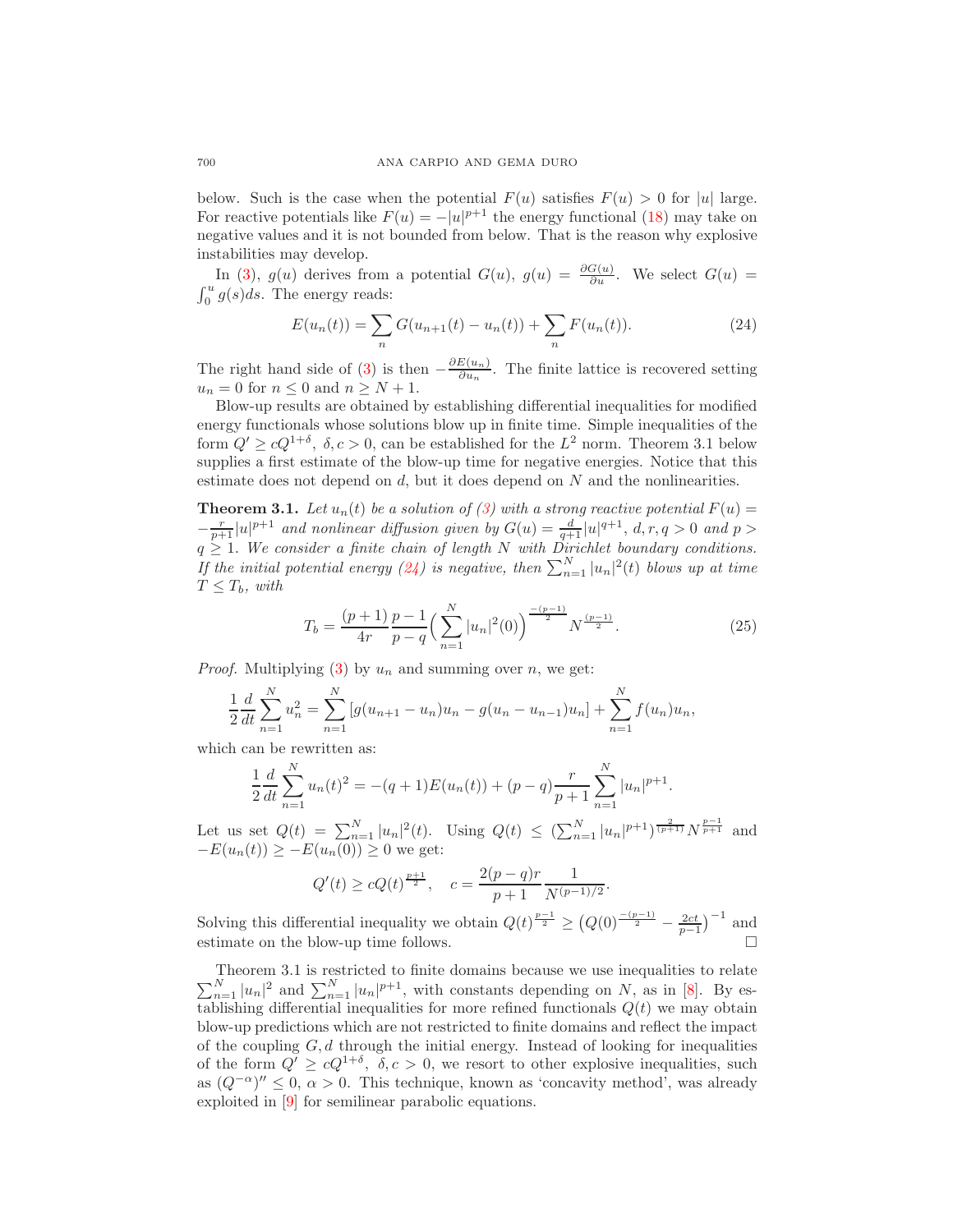The growth hypothesis on  $G$  and  $F$  can be somewhat relaxed. We assume that F satisfies the following growth condition:

$$
2(\alpha + 1)F(u) + uf(u) \ge 0\tag{26}
$$

<span id="page-8-0"></span>for some  $\alpha > 0$ . This includes  $F(u) = -\frac{|u|^{p+1}}{p+1}$ , for  $p > 1$ , with  $\alpha = \frac{p-1}{2} > 0$ . Then, the following blow-up result holds. We restrict to [\(17\)](#page-6-0) not to encumber the proof.

**Theorem 3.2.** Let  $u_n(t)$  be a solution of [\(17\)](#page-6-0) with finite energy for a source f satisfying  $(26)$ . The chain may be infinite or finite. In finite chains we impose zero Dirichlet boundary conditions at the boundary. If the initial energy  $E(0) < 0$ , then  $\sum_{n\in I} |u_n|^2(t)$  blows up at time  $T \leq T_b$  with

$$
T_b = -\frac{(2\alpha + 1)\sum_{n \in I} |u_n|^2(0)}{2\alpha^2(\alpha + 1)E(0)},
$$
\n(27)

where  $I = \{1, ..., N\}$  for a finite chain and  $I = \mathbb{Z}$  when the chain is infinite.

Proof. Let us consider first a finite chain governed by [\(17\)](#page-6-0). A new functional is constructed modifying the  $L^2$  norm (following [\[9\]](#page-18-4)):

$$
Q(t) = \int_0^t \sum_{n=1}^N u_n(s)^2 ds + (\sigma - t) \sum_{n=1}^N u_n(0)^2 + \beta (t + \tau)^2.
$$

The parameters  $\sigma > 0$ ,  $\tau > 0$  and  $\beta > 0$  must be chosen in such a way that  $(Q^{-\alpha})'' = -\alpha Q^{-\alpha-2}(Q''Q - (\alpha+1)(Q')^2) \leq 0.$  Then,  $Q(t) > 0$  for  $t \in [0, \sigma],$  $Q'(0) = 2\beta\tau > 0$  and an explosive lower bound is found

$$
Q(t) \ge Q^{1+\frac{1}{\alpha}}(0) (Q(0) - \alpha t Q'(0))^{\frac{-1}{\alpha}}.
$$

This implies blow-up at time

$$
T \le T_b(\beta, \tau) = \frac{Q(0)}{\alpha Q'(0)} = (2\alpha\beta\tau)^{-1} \Big(\sigma \sum_{n=1}^N u_n(0)^2 + \beta\tau^2\Big).
$$

We set  $\sigma = T_b(\beta, \tau)$ . Let us show how to select  $\beta$  and  $\tau$ . We first compute the derivatives:

$$
Q' = \sum_{n=1}^{N} u_n(t)^2 - \sum_{n=1}^{N} u_n(0)^2 + 2\beta(t + \tau) = 2\left(\int_0^t \sum_{n=1}^{N} u_n(s)u'_n(s)ds + \beta(t + \tau)\right),
$$
  
\n
$$
Q'' = 2\sum_{n=1}^{N} u_n(t)u'_n(t) + 2\beta = 2\left(\int_0^t \sum_{n=1}^{N} \left(u_n(s)u'_n(s)\right)'ds + \sum_{n=1}^{N} u_n(0)u'_n(0) + \beta\right).
$$

Adding and subtracting  $4(\alpha+1)(\int_0^t \sum_{n=1}^N u'_n(s)^2 ds + \beta)$  in  $Q''$  we can rearrange terms to obtain:

$$
QQ'' - (\alpha + 1)(Q')^{2} = 4(\alpha + 1)S + 2QH
$$

with  $S \geq 0$ ,

$$
S = \left(\beta(t+\tau)^2 + \int_0^t \sum_{n=1}^N u_n^2\right) \left(\beta + \int_0^t \sum_{n=1}^N (u'_n)^2\right) - \left(\beta(t+\tau) + \int_0^t \sum_{n=1}^N u_n u'_n\right)^2,
$$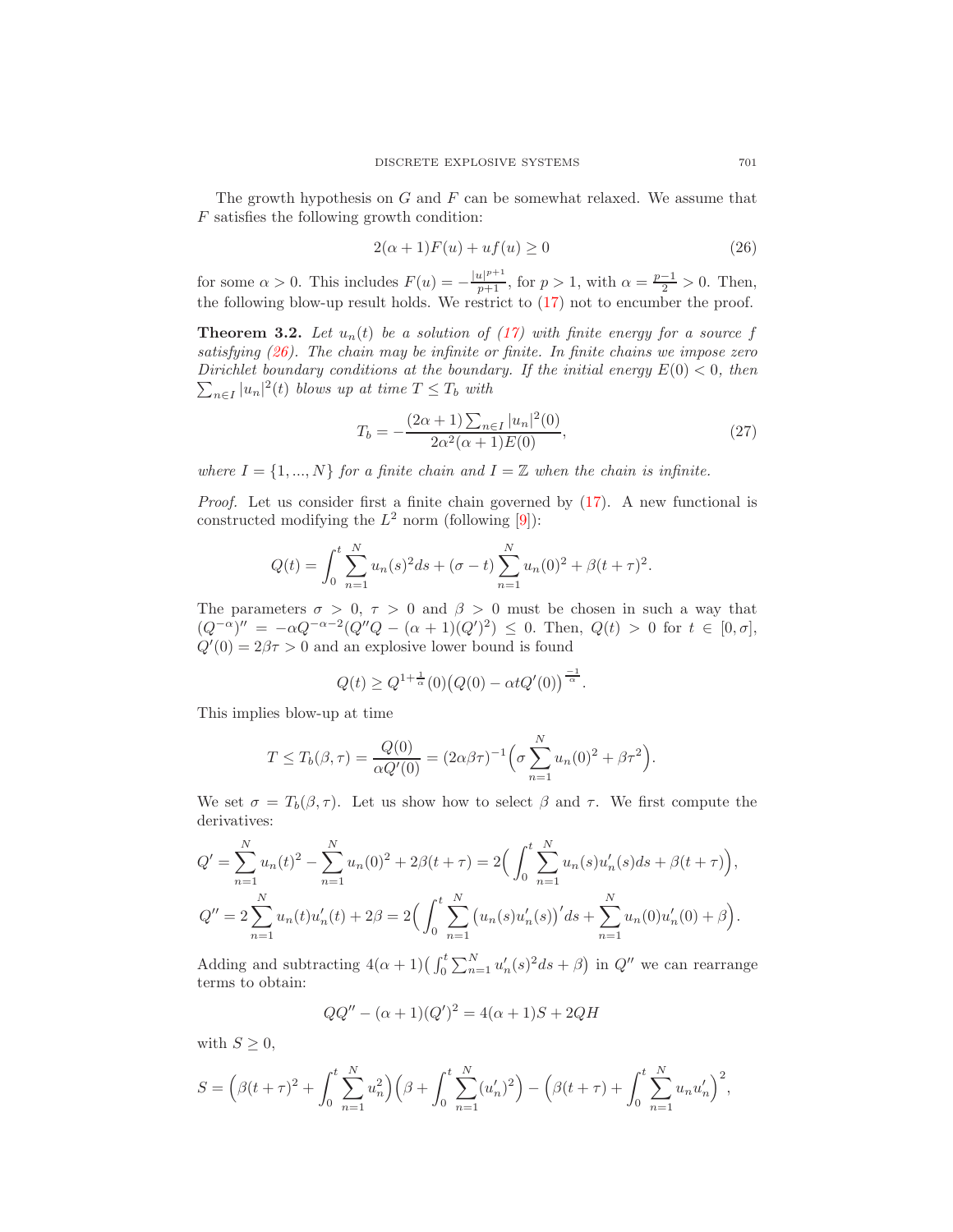and  $H = H_1 + H_2 + H_3 + H_4$  estimated below. Set  $\mathbf{u} = (u_1, ..., u_N)$ . Then,

$$
H_1 = \int_0^t \left( (-\mathbf{u}^t A \mathbf{u})' + 2(\alpha + 1)\mathbf{u}'^t A \mathbf{u} \right)
$$
  
=  $\alpha \left( \mathbf{u}^t A \mathbf{u}(t) - \mathbf{u}^t A \mathbf{u}(0) \right) \ge -\alpha \mathbf{u}^t A \mathbf{u}(0),$  (28)

thanks to  $(21)$  and  $(19)$ . Now,  $H_2$  is bounded from below using  $(26)$ :

$$
H_2 = \int_0^t \sum_{n=1}^N \left( (u_n f(u_n))' - 2(\alpha + 1)u'_n f(u_n) \right)
$$
  
\n
$$
\geq -\sum_{n=1}^N \left( u_n(0) f(u_n(0)) + 2(\alpha + 1) F(u_n(0)) \right).
$$
\n(29)

The term  $H_3$  is positive:

$$
H_3 = 4(\alpha + 1)(\sigma - t) \left(\sum_{n=1}^N u_n(0)^2\right) \left(\int_0^t \sum_{n=1}^N (u'_n)^2 + \beta\right) \ge 0,
$$

and  $H_4$  is rewritten using  $(17)$ :

$$
H_4 = \sum_{n=1}^{N} u'_n(0)u_n(0) - (2\alpha + 1)\beta
$$
  
= 
$$
- \mathbf{u}^t A \mathbf{u}(0) + \sum_{n=1}^{N} u_n(0) f(u_n(0)) - (2\alpha + 1)\beta.
$$
 (30)

Adding all these lower estimates for  $S$  and  $H$ , we find the desired inequality

$$
QQ'' - (\alpha + 1)(Q')^{2} \ge 4(\alpha + 1)Q\left(-E(0) - \frac{(2\alpha + 1)\beta}{2(\alpha + 1)}\right) \ge 0,
$$

for  $\beta$  small enough. We select  $\beta = \beta_0 = -\frac{2(\alpha+1)}{2\alpha+1}E(0)$ . Then, the blow-up time is  $T(\beta_0, \tau) = \beta_0 \tau^2 (2\alpha \tau \beta_0 - \sum_{n=1}^N u_n(0)^2)^{-1} = \sigma$ . It remains to select a value  $\tau > (2\beta_0\alpha)^{-1} \sum_{n=1}^N u_n(0)^2$ . In this range,  $T(\beta_0, \tau)$  attains a minimum value at  $\tau = \tau_0 = (\beta_0 \alpha)^{-1} \sum_{n=1}^{N} u_n(0)^2$  and  $T(\beta_0, \tau_0) = (\alpha^2 \beta_0)^{-1} \sum_{n=1}^{N} u_n(0)^2$ . Notice that we take for  $\beta_0$  the largest available value, so that  $T(\beta_0, \tau_0)$  is as small as possible.

For infinite lattices, a similar argument works substituting  $\sum_{n=1}^{N}$  with  $\sum_{n=-\infty}^{\infty}$ . The energy is defined in [\(22\)](#page-6-4).  $\mathbf{u}^t A \mathbf{u}$ ,  ${\mathbf u}^t A \mathbf{u}$  are replaced by  $\frac{d}{2} \sum_n (u_{n+1} - u_n)^2$  and  $-\frac{d}{2}\sum_{n}(u_{n+1}-2u_n+u_{n-1})u'_n = d\sum_{n}(u_{n+1}-u_n)(u'_{n+1}-u'_n)$ , respectively.  $\square$ 

In the continuum limit,  $d = \frac{1}{h^2}$ ,  $h = 1/(N + 1)$ , the corresponding solutions  $u_n^h(t)$ of [\(17\)](#page-6-0) with zero boundary conditions and initial datum  $u_n^0 = u_0(nh)$  are expected to converge to the solution of the nonlinear heat equation  $(16)$ . Let us assume that  $u_0(x) \in C([0,1])$ . We define the continuous energy as:

$$
E(u(x,t)) = \frac{1}{2} \int_0^1 |u_x(s,t)|^2 ds + \int_0^1 F(u(s,t)) ds.
$$
 (31)

If  $E(u_0(x)) < 0$ ,  $E^h(u_0(nh)) < 0$  for h small and blow-up is expected in both the heat equation and its discrete approximations. We keep the notations of Theorems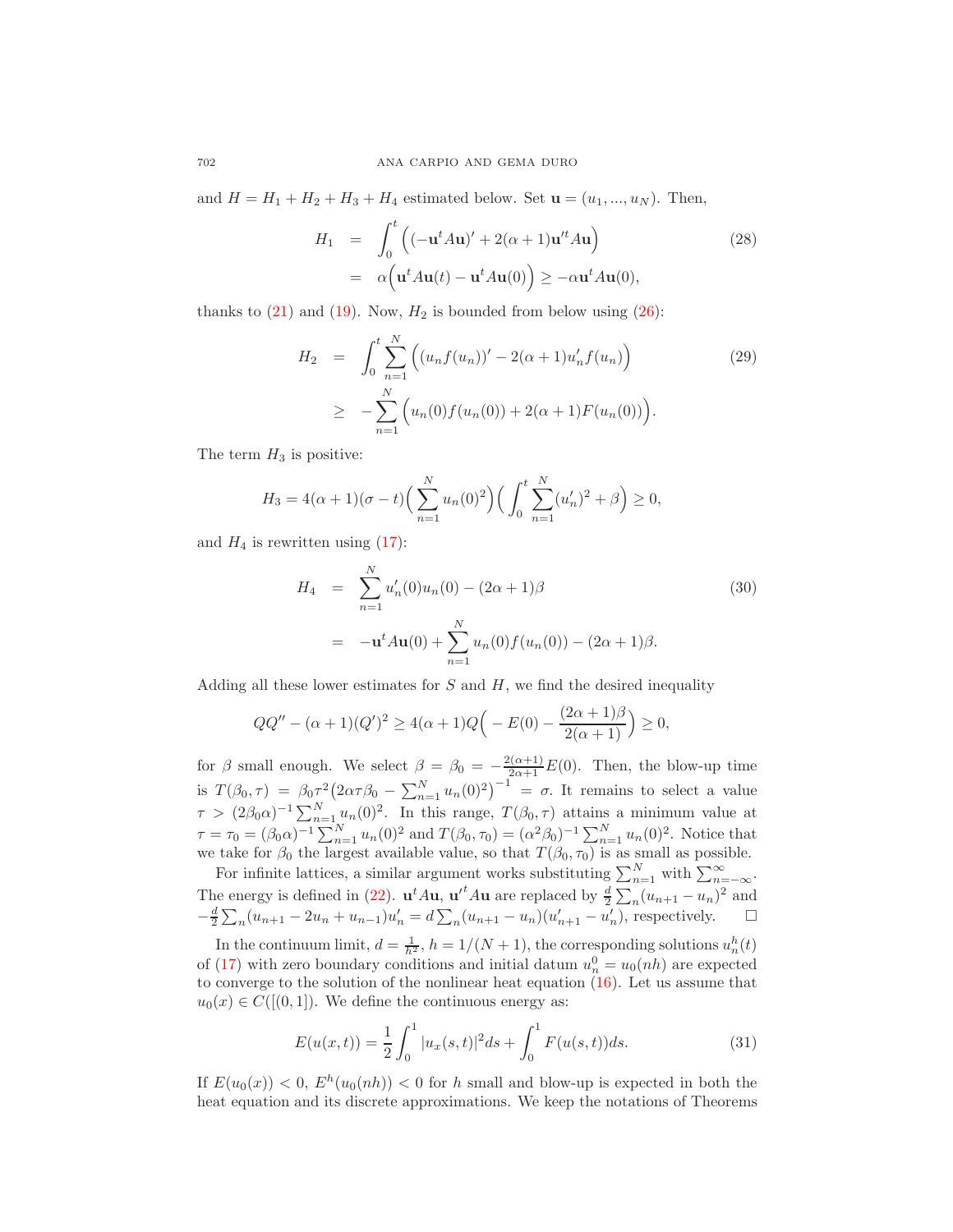3.1 and 3.2, but adding a superscript  $h$  to stress dependence on  $h$ . The predictions for the blow-up times  $T_b^h$  provided by Theorem 3.1 tend as  $h \to 0$  to:

$$
\overline{T}_b = \frac{p+1}{4} \left( \int_0^1 |u_0(s)|^2 ds \right)^{\frac{-(p-1)}{2}}.
$$
\n(32)

By [\[8\]](#page-18-3), we know that  $u(x, t)$  blows up before time  $\overline{T}_b$ . Similarly, the predictions  $T_b^h$ found in Theorem 3.2 tend as  $h \to 0$  to:

$$
\overline{T}'_b = -\frac{(2\alpha+1)\int_0^1 u_0^2(s)ds}{2\alpha^2(\alpha+1)E(0)}.
$$
\n(33)

By [\[9\]](#page-18-4), we know that  $u(x,t)$  blows up before time  $\overline{T}'_t$  $\stackrel{\prime}{b}$ .

<span id="page-10-0"></span>4. **Infinite chains.** Local in time existence for  $(1)-(2)$  $(1)-(2)$  and  $(17)$  in infinite chains is guaranteed using the existence theory for systems of ordinary equations in infinite dimensional Banach spaces  $B$  [\[25\]](#page-18-20). We may rewrite the original systems as  $u' =$  $A\mathbf{u} + H(\mathbf{u})$ , where A is a linear and continuous operator in  $B = l^2(\mathbb{Z})$  or  $B = l^{\infty}(\mathbb{Z})$ and  $H$  is a locally Lipschitz perturbation in  $B$  provided  $f$  is a locally Lipschitz function. Whenever  $(u_n(0))_{n\in\mathbb{Z}}\in B$ , local in time existence of a solution  $\mathbf{u}(t)$  $(u_n(t))_{n\in\mathbb{Z}}\in B$  up to a maximal time T follows. Notice that, for sequences,  $l^2(\mathbb{Z})\subset$  $l^{p+1}(\mathbb{Z})$  when  $p > 1$  and  $l^2(\mathbb{Z}) \subset l^{\infty}(\mathbb{Z})$ . To ensure that a solution  $u_n(t) \in l^2(\mathbb{Z})$  has finite energy we set  $F(u) = -\frac{|u|^{p+1}}{p+1}$  and  $f(u) = |u|^{p-1}u$  for  $p > 1$  thoughout this section.

The space-localized blow-up results for positive solutions established in Section [2](#page-1-1) apply for either finite or infinite chains. In the  $l^2$  setting, we may also apply Theorem 3.2 regardless of the sign of the solutions. For infinite chains, the question arises of whether blow-up in the  $l^2$  norm is induced by the behavior of  $u_n(t)$  as  $|n| \to \infty$  before any component becomes infinite. Below, we show that blow-up at space infinity cannot occur when we work with nonnegative initial data vanishing at infinity. The results are obtained using solutions of spatially discrete heat equations to control the behavior of the tails as |n| grows. The solutions of

$$
u'_{n} = d(u_{n+1} - 2u_{n} + u_{n-1}), \quad n \in \mathbb{Z}, t > 0,
$$
\n(34)

<span id="page-10-2"></span><span id="page-10-1"></span>are given by

$$
u_n(t) = \sum_{m \in \mathbb{Z}} G_{n-m}(t) u_m(0), \quad n \in \mathbb{Z}, t > 0,
$$
\n(35)

<span id="page-10-3"></span>where

$$
G_k(t) = \int_{-\pi}^{\pi} \frac{d\theta}{2\pi} e^{-4d\sin^2(\theta/2)t} \cos(k\theta)
$$
  

$$
= e^{-2dt} \int_{-\pi}^{\pi} \frac{d\theta}{2\pi} e^{2dt \cos(\theta)} \cos(k\theta) = e^{-2dt} I_k(2dt)
$$
(36)

is the Green function for the discrete heat equation,  $I_k(2Dt)$  being a modified Bessel function of integer order [\[26,](#page-18-21) [27\]](#page-18-22). Notice that  $G_k(t) = G_{-k}(t)$  and  $|G_k(t)| \leq 1$ . The Green function solves [\(34\)](#page-10-1) and takes a Kronecker delta as initial datum:  $G_k(0)$  =  $\delta_{k,0}$  (equal to 1 when  $k = 0$ , to zero otherwise). The comparison principle stated in Section [2](#page-1-1) implies that  $G_k(t) \geq 0$  for all t and k. Integrating the equation we see that  $||G_k(t)||_1 = 1$ . Young's inequality for convolutions implies then:

$$
||u_n(t)||_{l^p} \le ||G_n(t)||_{l^1} ||u_n(0)||_{l^p} \le ||u_n(0)||_{l^p}, \quad p \ge 1.
$$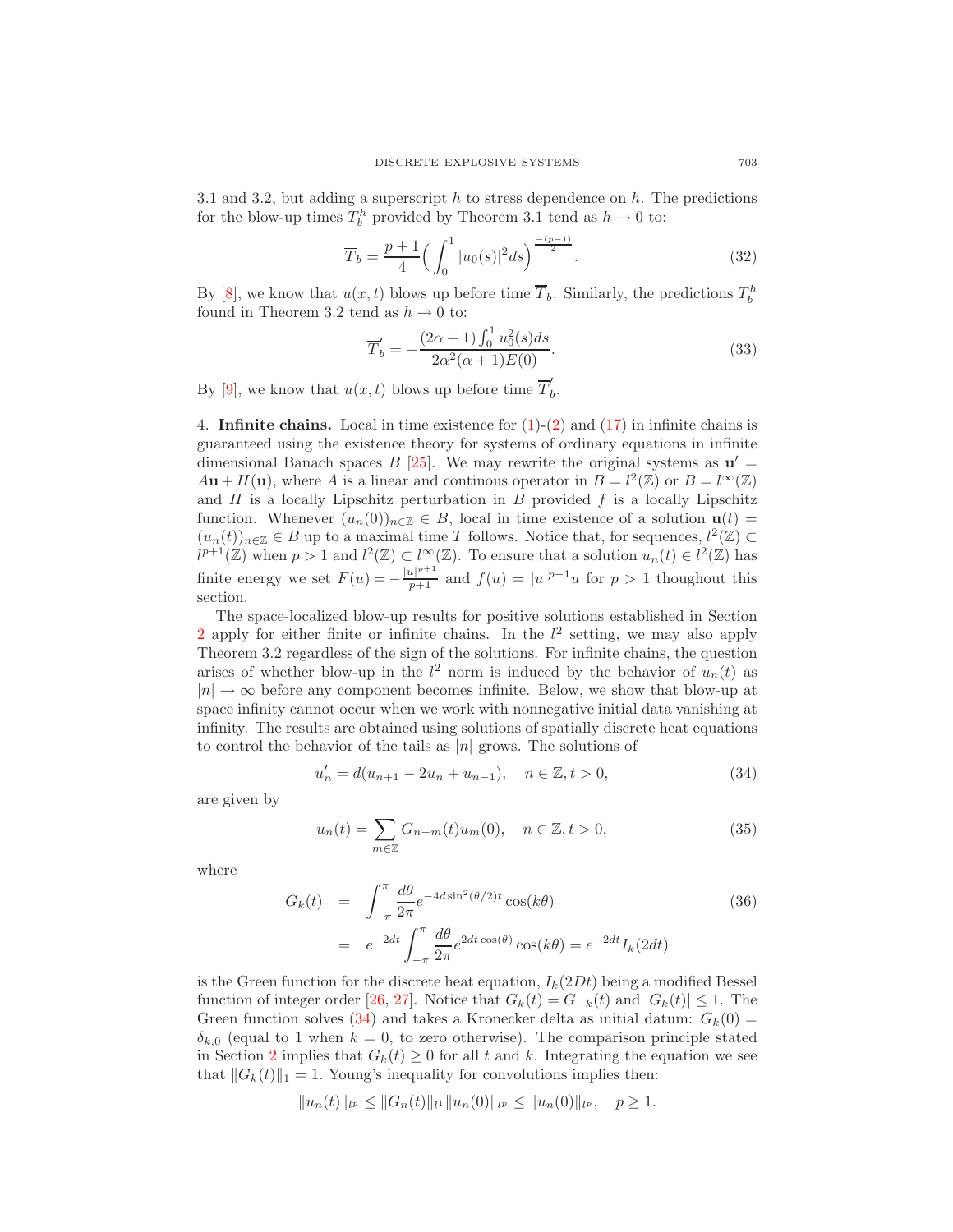Expressions [\(35\)](#page-10-2) and [\(36\)](#page-10-3) are computed using generating functions (discrete Fourier transforms) to get rid of the difference operators [\[28\]](#page-18-23). Setting  $p(\theta, t) = \sum_n u_n(t) e^{in\theta}$ , [\(34\)](#page-10-1) becomes

$$
p'(\theta, t) + 4d\sin^2(\theta/2)p(\theta, t) = 0
$$
,  $p(\theta, 0) = \sum_k u_k(0)e^{ik\theta}$ .

The solution of this ordinary differential equation is

$$
p(\theta, t) = e^{-4d\sin^2(\theta/2)t} \sum_m u_m(0) e^{-im\theta}.
$$

Inverting the discrete Fourier transform we recover  $u_n(t)$  as

$$
u_n(t) = \int_{-\pi}^{\pi} \frac{d\theta}{2\pi} e^{in\theta} p(\theta, t) = \sum_m u_m(0) \int_{-\pi}^{\pi} \frac{d\theta}{2\pi} e^{-4d\sin^2(\theta/2)t} e^{i(n-m)\theta}
$$

$$
= \sum_m u_m(0) \int_{-\pi}^{\pi} \frac{d\theta}{2\pi} e^{-4d\sin^2(\theta/2)t} \cos((n-m)\theta),
$$

which is exactly [\(35\)](#page-10-2)-[\(36\)](#page-10-3). The resulting expression is real because  $\sin^2(\theta/2)$  is even with respect to  $\theta$ .

Thanks to the comparison principle stated in Section [2](#page-1-1) and the knowledge of solutions of spatially discrete linear heat equations we find the following spacelocalized blow-up result for radially decreasing symmetric solutions of [\(17\)](#page-6-0).

**Theorem 4.1.** Let  $u_n(0) \geq 0$  a sequence which increases for  $n \leq 0$ , decreases for  $n \geq 1$ , vanishes at infinity and satisfies  $u_{-n}(0) = u_{n+1}(0)$  for  $n \geq 1$ . Let  $u_n(t)$ be the solution of [\(17\)](#page-6-0) with  $f(u) = |u|^{p-1}u$  and initial datum  $u_n(0) \in l^2(\mathbb{Z})$ . If  $E(u_n(0)) < 0$ ,  $u_n(t)$  blows up in finite time T at  $n = 0, 1$ .

*Proof.*  $u_n(t)$  can be computed by solving [\(17\)](#page-6-0) for  $n \geq 1$  with boundary condition  $u_0(t) = u_1(t)$  and then setting  $u_{-n}(t) = u_{n+1}(t)$  for  $n \ge 1$ . Applying the comparison principle to  $u_n(t)$  and  $u_{n+1}(t)$  for  $n \ge 1$  we find  $u_n(t) \ge u_{n+1}(t)$  for  $n \ge 1$  and  $u_{n-1}(t) \leq u_n(t)$  for  $n \leq 0$ . For each  $0 < t < T$ ,  $u_{|n|}(t) \to 0$  as  $|n| \to \infty$ .

Let us assume that  $u_n$  does not blow up at the center:  $0 \le u_0(t) = u_1(t) < M$ for all  $t < T$ . Then,  $0 \le u_n(t) < M$  for all n and  $t < T$ . Thus,

$$
u'_n = d(u_{n+1} - 2u_n + u_{n-1}) + f(u_n) < d(u_{n+1} - 2u_n + u_{n-1}) + M^{p-1}u_n.
$$

The equation  $w'_n = d(w_{n+1} - 2w_n + w_{n-1}) + M^{p-1}w_n$  has solutions of the form

$$
w_n(t) = e^{M^{p-1}t} \sum_{m} G_{n-m}(t) u_m(0),
$$

where  $G_k(t)$  is the Green function of the spatially discrete heat equation. Then,  $u_n(t) \leq w_n(t)$  for all  $t < T$  and all n. Now,  $\sum_n |w_n(t)|^2$  does not blow up because  $||w_n(t)||_{l^2} \leq e^{M^{p-1}t} ||u_n(0)||_{l^2} ||G_n(t)||_{l^1} \leq e^{M^{p-1}t} ||u_n(0)||_{l^2}$ . Therefore,  $||u_n(t)||_{l^2}$ cannot blow up as  $t \to T$ , which contradicts Theorem 3.2. Thus,  $u_0(t) = u_1(t)$ must blow up at time  $T$ .

A more refined comparison technique allows to exclude blow-up at space infinity for more general data.

**Theorem 4.2.** Let  $u_n(t)$  be a solution of [\(17\)](#page-6-0) for  $f(u) = |u|^{p-1}u$ ,  $p > 1$ , with nonnegative initial data  $u_n(0) \in l^2(\mathbb{Z})$ . Then,  $u_n$  cannot blow up at space infinity.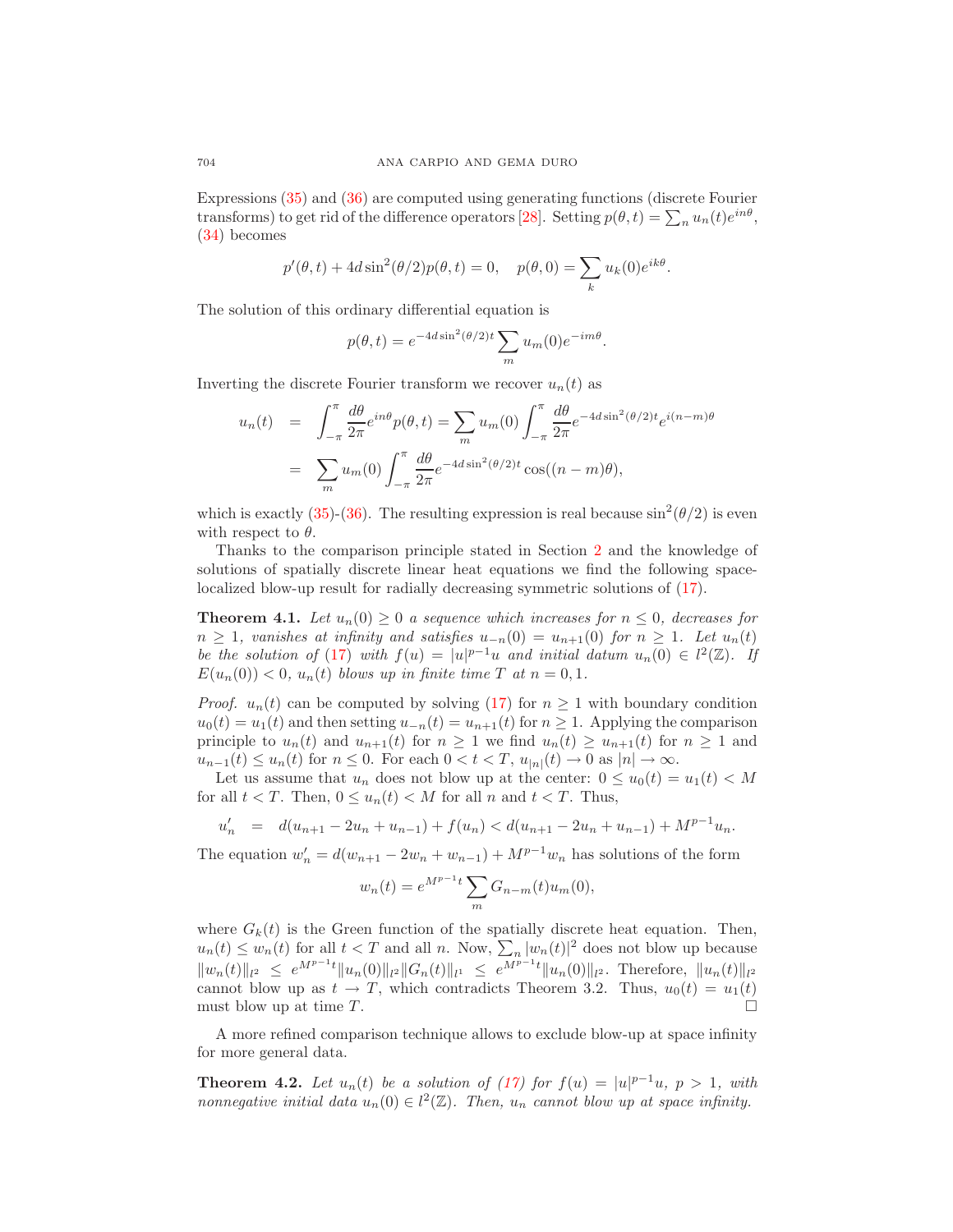*Proof.* We select  $N_1$  such that  $0 \le u_n(0) < \varepsilon \lt \lt 1$  for  $|n| \ge N_1$ . The same inequality is true for  $u_n(t)$  at least up to a time  $t_1$ . For  $t \leq t_1$ ,

$$
u'_n = d(u_{n+1} - 2u_n + u_{n-1}) + f(u_n) < d(u_{n+1} - 2u_n + u_{n-1}) + \varepsilon^{p-1}u_n.
$$

Set  $v_n(0) = u_{-N_1+n}(0)$  for  $n < 0$ ,  $v_n(0) = u_{-N_1-n+1}(0)$  for  $n > 1$  and  $v_0(0) =$  $v_1(0) = u_{-N_1}(0) + 2\varepsilon$ . Then,

$$
0 \le u_{-N_1+n}(t) \le v_n(t) = e^{\varepsilon^{p-1}t} \sum_m G_{n-m}(t)v_m(0)
$$

for  $n \leq 0$  and  $t \leq \tau_1 = \min(t_1, s)$ , s being such that  $v_0(t) \geq 2\varepsilon e^{\varepsilon^{p-1}t} G_0(t) \geq \varepsilon$  for  $t \leq s$ . Notice that  $v_n(t) \geq 2\varepsilon e^{\varepsilon^{p-1}t} G_n(t)$  for all  $t \geq 0$  and n. If  $t \in [0, \tau_1]$ 

$$
\sum_{n\leq 0} |u_{-N_1+n}(t)|^2 \leq \sum_{n\leq 0} |v_n(t)|^2 = \frac{1}{2} \sum_n |v_n(t)|^2 \leq \frac{1}{2} e^{\varepsilon^{p-1}\tau_1} \sum_n |v_n(0)|^2
$$
  
=  $e^{\varepsilon^{p-1}\tau_1} \left( \sum_{n<0} |u_{-N_1+n}(0)|^2 + |u_{-N_1}(0) + 2\varepsilon|^2 \right).$ 

We select  $N_2 \geq N_1$  large enough to ensure that

$$
\sum_{n<0} |u_{-N_2+n}(\tau_1)|^2 \le \sum_{n<0} |u_{-N_1+n}(0)|^2
$$

and  $0 \leq u_n(\tau_1) < \varepsilon \ll 1$  when  $|n| \geq N_2$ . This inequality remains true for  $u_n(t)$ up to a time  $\tau_1 + t_2$ , with  $t_2 \leq t_1$ . Then, we repeat the previous step selecting  $u_n(\tau_1)$  and  $v_n(0) = u_{-N_2+n}(\tau_1)$  for  $n < 0$ ,  $v_n(0) = u_{-N_2-n+1}(\tau_1)$  for  $n > 1$  and  $v_0(0) = v_1(0) = u_{-N_2}(\tau_1) + 2\varepsilon$  as initial data. In this way we reach a new time  $\tau_2 = \min(t_2, s)$  such that for  $t \in [\tau_1, \tau_1 + \tau_2]$ 

$$
\sum_{n\leq 0} |u_{-N_2+n}(t)|^2 \leq e^{\varepsilon^{p-1}\tau_2} \left( \sum_{n<0} |u_{-N_2+n}(\tau_1)|^2 + |u_{-N_2}(\tau_1) + 2\varepsilon|^2 \right)
$$
  

$$
\leq e^{\varepsilon^{p-1}\tau_2} \left( \sum_{n<0} |u_{-N_1+n}(0)|^2 + (3\varepsilon)^2 \right).
$$

We may repeat the procedure and find a sequence  $\tau_k$  bounded from above such that  $\sum_{n\leq 0} |u_{-N_k+n}(t)|^2 \leq e^{\varepsilon^{p-1}\tau_k} \left( \sum_{n<0} |u_{-N_1+n}(0)|^2 + (3\varepsilon)^2 \right)$  for any  $t \in [\tau_{k-1}, \tau_{k-1} +$  $\tau_k$ . We conclude that  $\sum_{n \leq -N} |u_n(t)|^2$  cannot tend to infinity in finite time as N grows. A similar argument works for the right tail.  $\square$ 

The previous results exclude blow-up at space infinity for discrete semilinear heat equations in spaces of sequences decaying at infinity. For continuum heat equations a similar phenomenon is observed when solutions decay at space infinity, see [\[29\]](#page-18-24) for a detailed study of local blow-up conditions. However, blow-up at space infinity is possible in nonlinear heat equations for nonconstant bounded initial data behaving at infinity like a constant  $M > 0$  and satisfying  $u(x, 0) \leq M$  everywhere [\[30\]](#page-18-25). In our spatially discrete context, choosing similar bounded initial data and  $M > (2d)^{\frac{1}{p-1}}$ , Theorem 2.1 ensures blow-up at space infinity in a  $l^{\infty}(\mathbb{Z})$  setting.

<span id="page-12-0"></span>5. Numerical results. We have solved numerically:

$$
u'_n = d(u_{n+1} - u_n + u_{n-1}) + v(u_{n-1} - u_n) + u_n^3, \quad n = 1, ..., N, t > 0, \quad (37)
$$

$$
u'_n = d(u_{n+1} - u_n + u_{n-1}) + v(u_{n-1} - u_n) + e^{u_n}, \quad n = 1, ..., N, t > 0, (38)
$$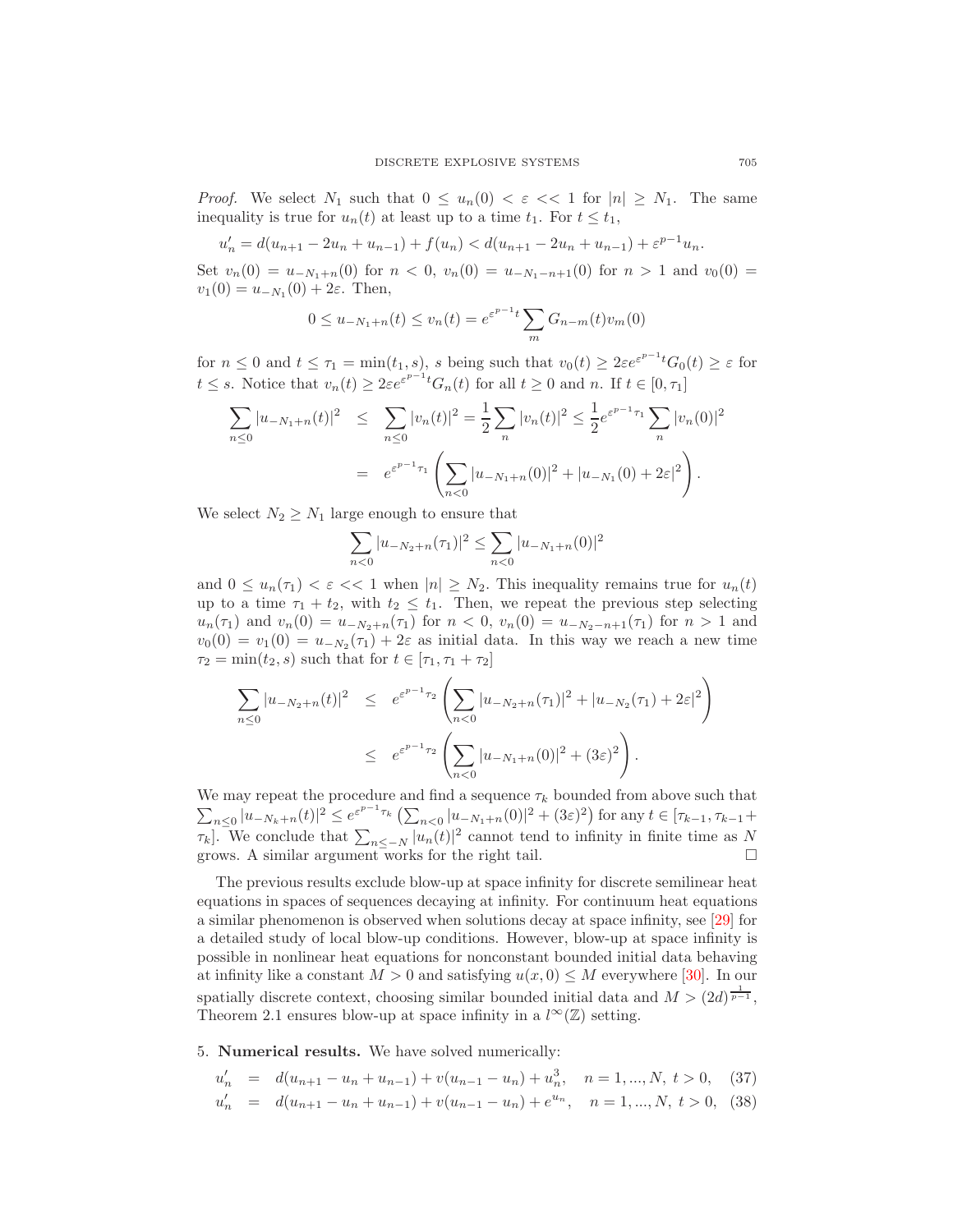

<span id="page-13-0"></span>FIGURE 2. Time evolution of [\(38\)](#page-12-0) for  $u_n^0 = 1, v = 0$ : (a)  $N = 10$ ,  $d = 0.1$ , (b)  $N = 10$ ,  $d = 10$ , (c)  $N = 10$ ,  $d = 100$ , (d)  $N = 100$ ,  $d = 100$ .



<span id="page-13-1"></span>FIGURE 3. Time evolution of  $(37)$  for data concentrated at point  $n = N/2$ ,  $u_n^0 = \sqrt{3d} \delta_{n,N/2}$ , and  $v = 0$ , (a)  $N = 20$ ,  $d = 1$ , (b)  $N = 20, d = (N + 1)^2$ ; and for exponentially concentrated data  $u_n^0 = u_0(nh)$ ,  $u_0(x) = 10e^{-10(x-0.5)^2}$  in the continuum limit  $d = \frac{1}{h^2} = (N+1)^2$ : (c)  $N = 50$ , (d)  $N = 100$ .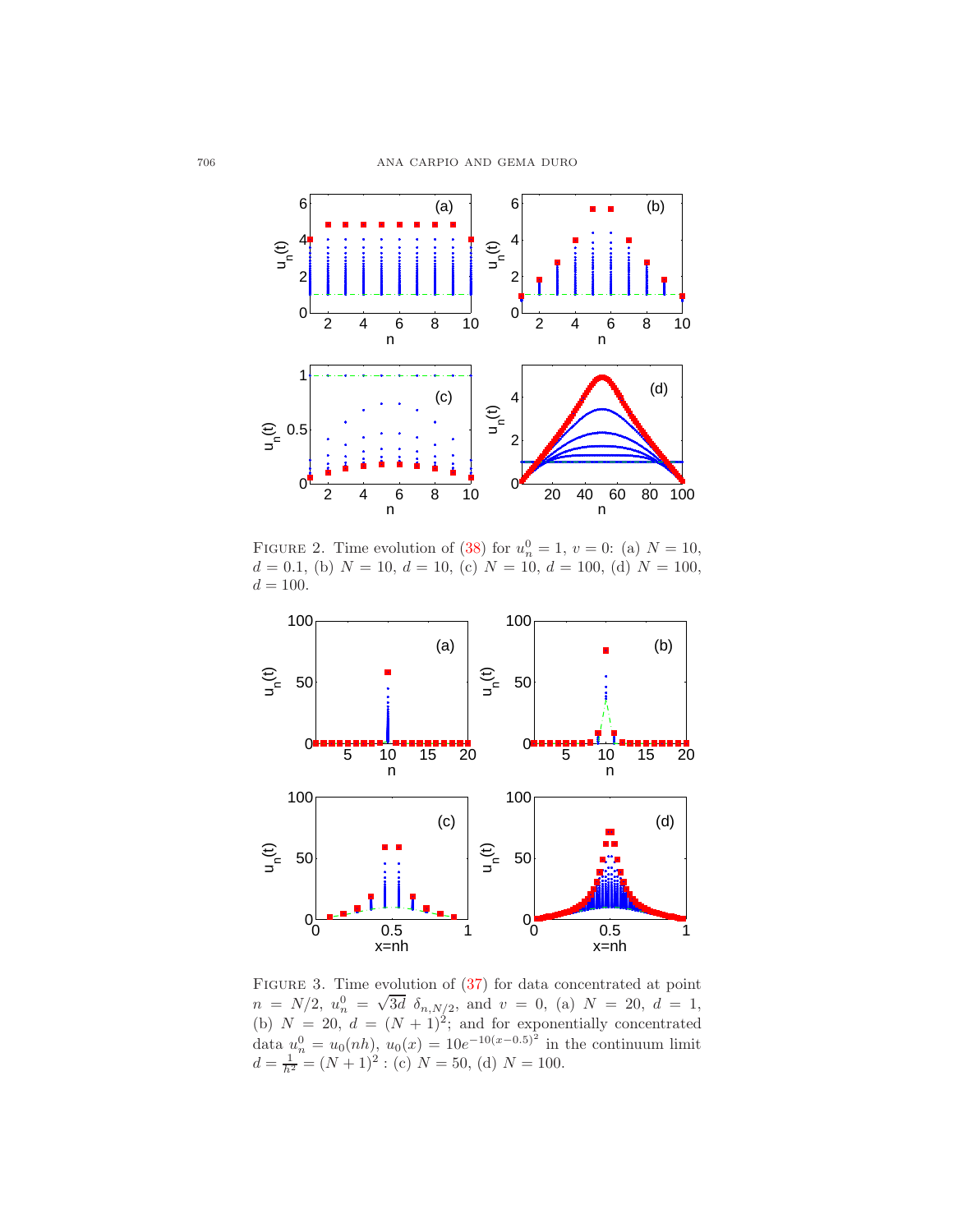with zero Dirichlet boundary conditions for different choices of the initial data  $u_n(0) = u_n^0$ , the diffusion and convection coefficients d, v and the size of the lattice N. Instability is expected when the initial states are too large for diffusive or convective effects to compensate the fast growth of the reactive source, see Figure [1.](#page-2-0) When [\(37\)](#page-12-0) is seen as a semidiscretization of a continuous equation, Figure [1](#page-2-0) illustrates the dramatic changes observed in the solution by just dividing the step size by two: decay to equilibrium in  $(a)$ ,  $(e)$  is replaced by blow-up in  $(b)$ ,  $(f)$  and blow-up is greatly delayed from (d) to (c).

Let us discuss the impact of the parameters  $d$  and  $N$  on the evolution of the system. We consider first the influence of d. Theorems 2.1 and 2.2 suggest that weakly coupled systems (d small) are more unstable than strongly coupled systems (d large). As d increases the sets of initial states for which they predict blow-up shrink and the blow-up times grow. A similar remark follows from theorem 3.2. As d grows, the initial energy may become positive. The same effect is observed by increasing the positive convection coefficient  $v$ . Let us consider now the effect of N. Theorem 2.2 suggests that large chains are more unstable than short chains. As N grows, the eigenvalue  $\lambda_1$  tends to zero, the size restriction for blow-up is weaker and the blow-up times become shorter. Figure [2](#page-13-0) illustrates this behavior for [\(38\)](#page-12-0) starting from an initially uniform configuration  $u_n^0 = 1$ . Figures [2](#page-13-0) (a)-(b) show the evolution of the system when  $d = 0.1$  and  $d = 10$ . For small couplings we find almost simultaneous generalized blow-up. For larger couplings, the singularity formation is leaded by the central points and takes place later (see Table I). Above a threshold value of d, the system tends to a stable equilibrium, see Fig.  $2(c)$  $2(c)$  for  $d = 100$ . Increasing the length of the chain from  $N = 10$  to  $N = 100$ , we enter again the explosive region. The threshold coupling  $d$  separating stable and unstable behavior grows with N, as one would expect from the scaling  $\lambda_1 \sim \frac{d}{(N+1)^2}$  for large  $\cal N.$ 

Let us check now the accuracy of the predictions for the blow-up times. For the numerical integration of [\(37\)](#page-12-0) and [\(38\)](#page-12-0), we have used variable time step schemes. The size of the time step must be governed by the growth of the solution to handle changes near the blow-up time, which occur on increasingly small time scales [\[19,](#page-18-14) [20\]](#page-18-15). The figures have been computed with Runge-Kutta-Fehlberg methods of orders 4,5, with variable step size and tolerance  $10^{-5}$ . The computation stops when the numerical scheme cannot meet the tolerance required without reducing the step size below  $10^{-16}$ . We use the stopping time as a numerical estimate of the blow-up time. Table I below shows the numerical blow-up times and the predictions provided by the different theorems in Sections 2 and 3 for most of the figures in this paper.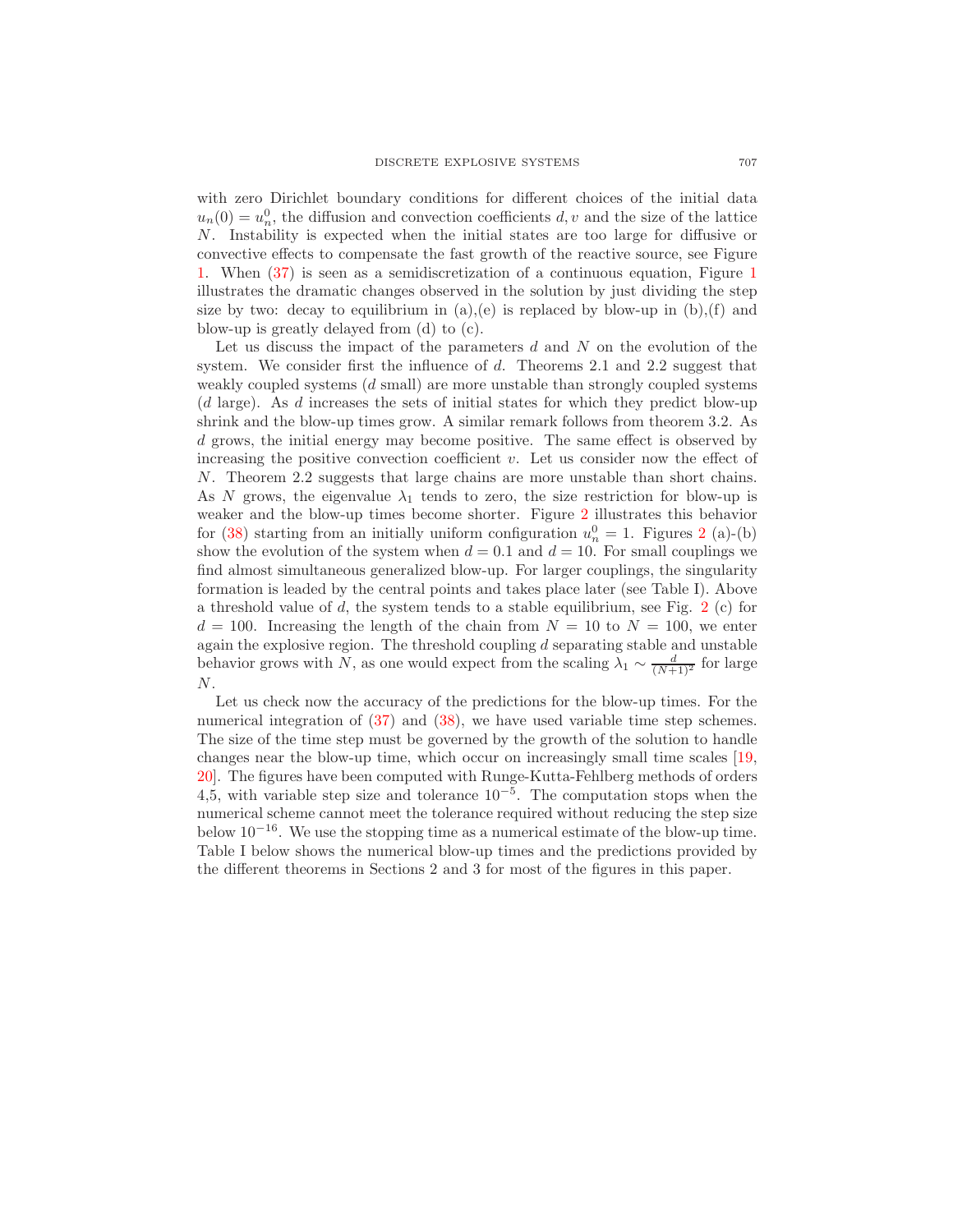|             | Num.    | Th.2.1  | Th.2.2 | $Th.2.2\ (opt)$  | Th.3.1         | Th.3.2 |
|-------------|---------|---------|--------|------------------|----------------|--------|
| Fig. $2(a)$ | 0.36788 | 0.38955 | 0.3697 |                  |                |        |
| Fig. $2(b)$ | 0.40349 |         | 0.4781 |                  |                |        |
| Fig. $2(d)$ | 0.41834 |         | 0.5093 |                  |                |        |
| Fig. $3(a)$ | 0.26174 | 0.27465 |        |                  |                |        |
| Fig. $3(b)$ | 0.00059 | 0.00062 |        |                  |                |        |
| Fig. $3(c)$ | 0.00604 |         | 0.0114 | $0.00839(3-8)$   | 0.023          | 0.0612 |
| Fig. $3(d)$ | 0.00600 |         | 0.0116 | $0.00708(14-36)$ | 0.0247         | 0.0648 |
| Fig. $4(a)$ | 0.02129 |         |        |                  | 0.04           | 0.1724 |
| Fig. $4(b)$ | 0.02129 |         |        |                  | 0.04           | 0.1727 |
| Fig. $4(c)$ | 0.08213 |         |        |                  |                |        |
| Fig. $6(a)$ | 0.51230 |         | 4.1104 | $0.58202(6-10)$  | $\overline{4}$ | 15     |
| Fig. $6(b)$ | 0.50643 |         | 2.4171 | $0.55720(6-11)$  | 1.83           | 9      |
| Fig. $6(c)$ | 0.51721 |         |        | $0.58202(6-10)$  |                |        |
| Fig. $6(d)$ | 0.12507 | 0.17328 | 0.2045 | $0.12938(1-5)$   | 0.4            | 1.0273 |

Table I: Predicted versus numerically estimated blow-up times

Figure [3](#page-13-1) (a)-(b) illustrates the dynamics of [\(37\)](#page-12-0) for initial data concentrated at one point  $u_n^0 = \sqrt{3d} \delta_{n,N/2}$ . The component  $u_{n,N/2}(t)$  blows up in finite time, as predicted by Theorem 2.1 for small  $d = 1$  and large  $d = (N+1)^2$ . In the continuum limit, an apparently selfsimilar mechanism develops, see Fig.  $3$  (c)-(d). Notice that the estimate of the blow-up time can be optimized by applying Theorem 2.2 to a selected set of components where the initial data is concentrated. Table 1 compares the numerical estimate with the optimized predictions choosing components  $3 - 8$ and  $14 - 36$ , respectively.

Figure [4](#page-16-0) reproduces the dynamics of [\(37\)](#page-12-0) for oscillatory initial data, taking positive and negative values. For a weak coupling  $d = 1$ , the initial energy is negative and blow-up occurs at the borders. Notice the symmetry effect depending on whether N is even Fig [4](#page-16-0) (a) or odd Fig 4 (b). For a stronger coupling  $d = 10$ , the initial energy is positive and the system is stable:  $u_n(t)$  tends to equilibrium as t grows, see Fig [4](#page-16-0) (d). Near this value, for  $d = 9$ , the interior points decay to equilibrium while the boundary points start to blow up, see Fig [4](#page-16-0) (c).

Figure [5](#page-16-1) shows the evolution of the same oscillatory initial pattern for [\(38\)](#page-12-0). The source term here is positive and only positive explosions are allowed. Blow-up does not necessarily occur at the border, see Fig.  $5(d)$  $5(d)$ -(e). None of our theorems applies in this example, but the blow-up times are quite close to those obtained by applying Theorem 2.2 to single components regardless of the changes in sign.

Figure [6](#page-17-4) illustrates localized blow-up. Explosions may develop almost at the same time in different regions as shown in  $6$  (c). It is possible to have a blow-up after a blow-up. In (d), the left half blows up earlier. However, Theorem 2.2 also ensures the blow-up of the right half. Examples like this or Figure [5](#page-16-1) (d) raise the problem of how to compute the evolution of the other components of the system once blow-up has occurred in a small region.

6. Conclusions. We have studied unstable growth in spatially discrete reactiondiffusion systems. For strongly reactive sources, a number of conditions on the initial states ensuring blow-up in finite time have been found: positive data which are large enough in a large enough region or data with negative potential energy lead to explosive behavior of the system. In infinite systems we have given conditions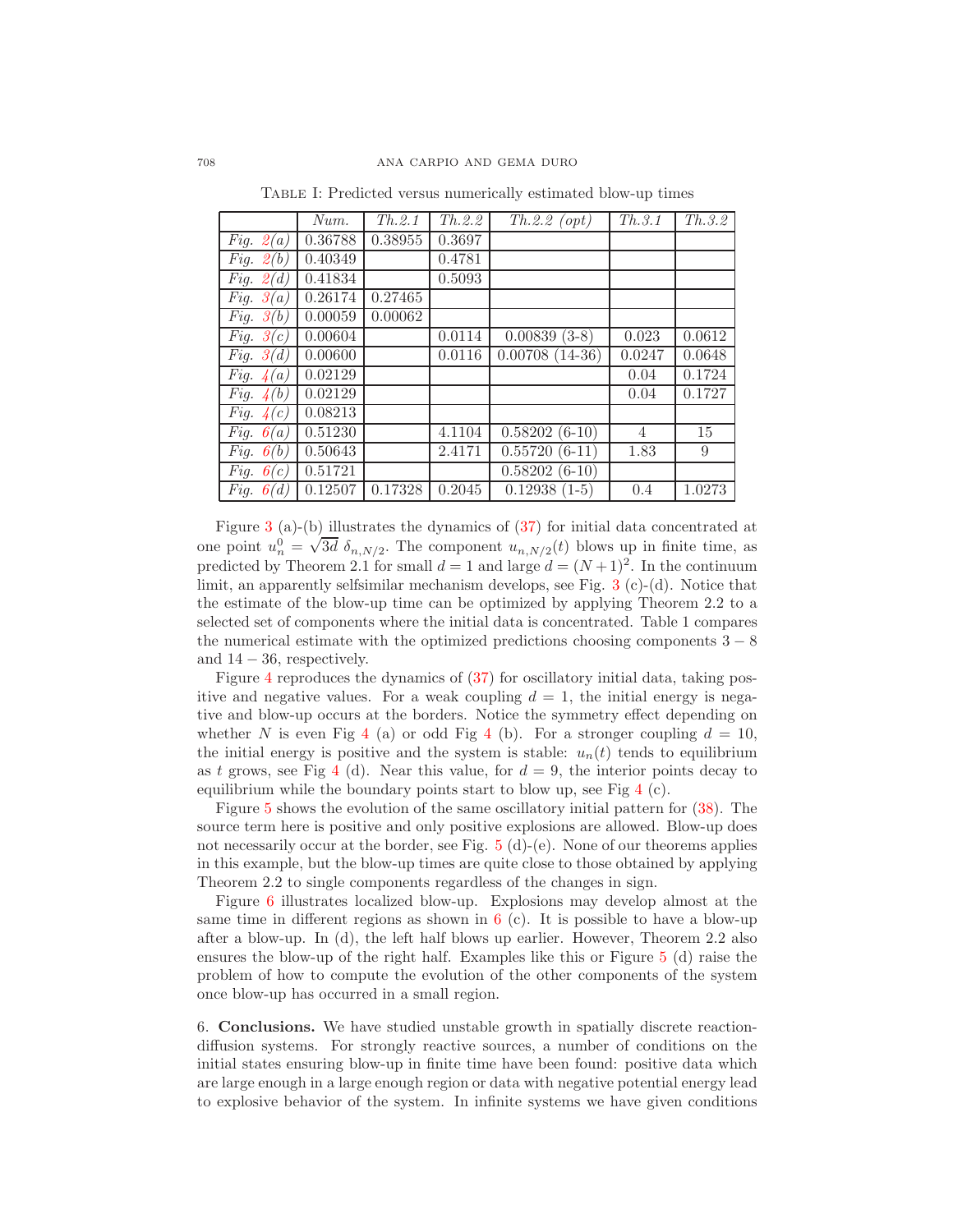

<span id="page-16-0"></span>FIGURE 4. Time evolution of [\(37\)](#page-12-0) for  $u_n^0 = 5 \cos(\pi n)$  and  $v = 0$ : (a)  $N = 10, d = 1$ , (b) same with  $N = 11$ , (c)  $N = 10, d = 9$ , (d)  $N = 10, d = 10.$ 



<span id="page-16-1"></span>FIGURE 5. Time evolution of [\(38\)](#page-12-0) for  $u_n^0 = 5 \cos(\pi n)$  and  $v = 0$ : (a)  $N = 10, d = 1$ , (b) same with  $N = 11$ , (c)  $N = 10, d = 11$ , (d) same with  $N = 11$ , (e)  $N = 10$ ,  $d = 12$ , (f)  $N = 10$ ,  $d = 50$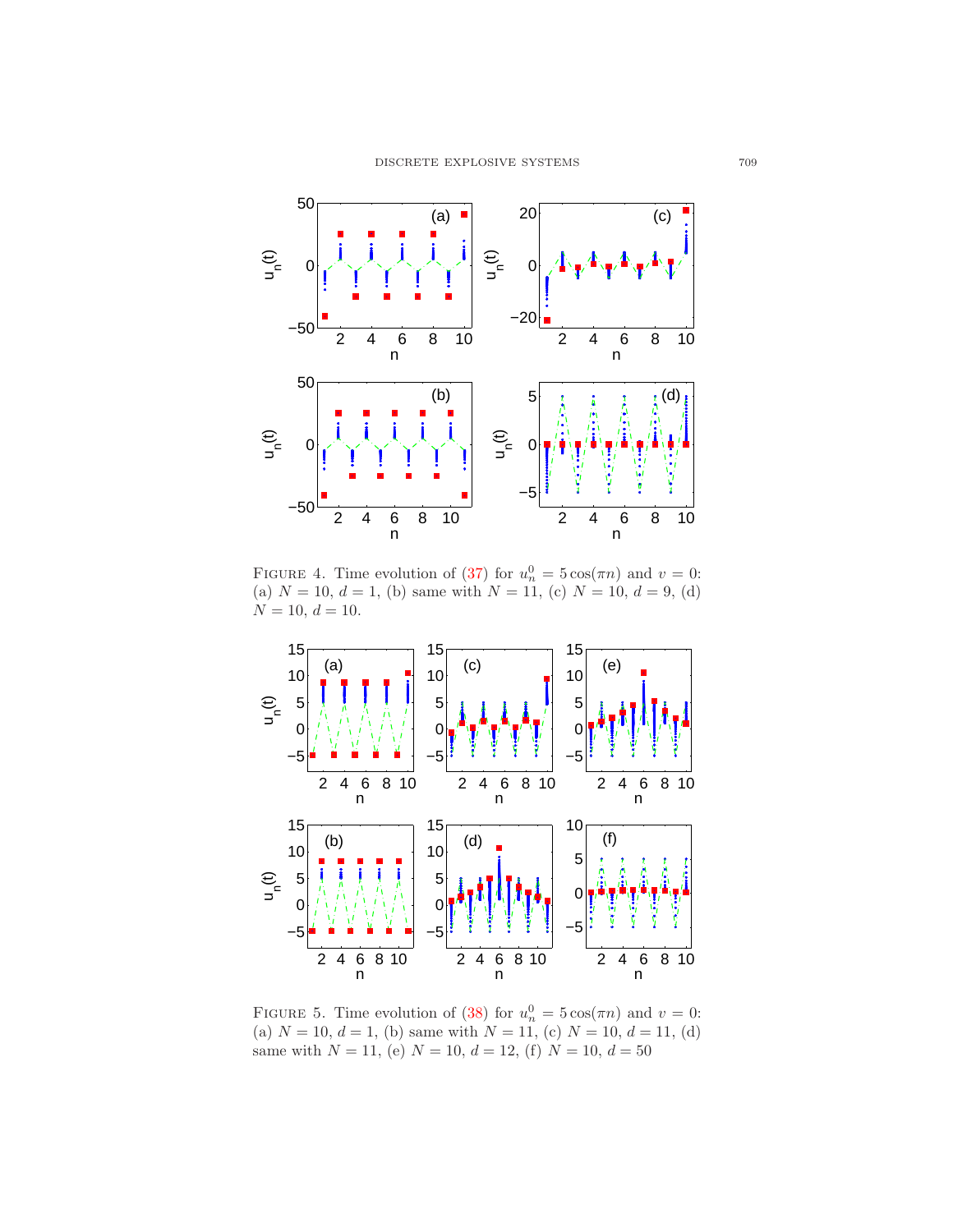

<span id="page-17-4"></span>FIGURE 6. Time evolution of [\(37\)](#page-12-0) with  $d = 1$ ,  $v = 0$  and piecewise constant data  $u_n^0 = \alpha$  for  $N \le 5$ ,  $u_n^0 = \beta$  for  $N \ge 6$ : (a)  $N = 10$ ,  $\alpha = 0, \beta = 1$ , (b) same with  $N = 11$ , (c)  $N = 10, \alpha = -1, \beta = 1$ , (d)  $N = 10, \alpha = 2, \beta = 1.$ 

excluding and implying blow-up at space infinity in blow-up solutions. We have obtained estimates of the blow-up times and checked their accuracy numerically. For positive solutions, comparison arguments are more accurate than energy methods. Weakly coupled systems are more unstable than strongly coupled systems in the sense that larger sets of initial states may undergo unstable growth and the blow-up times are shorter.

The main impact of spatial discreteness in such models seems to be related to higher instability and changes in the way explosions occur. Highly discrete systems may blow up at just one component or simultaneously at almost all of them. Our work on local blow-up shows that it is possible to have a blow-up after a blow-up. It is a challenging problem for computational scientists to obtain the solution after the first blow-up to catch the second blow-up. The result showed in the paper would be of some guidance to further numerical development.

#### **REFERENCES**

- <span id="page-17-0"></span>[1] N. V. Zmitrenko, S. P. Kurdyumov, A. P. Mikhailov and A. A. Samarskii, Localization of thermonuclear combustion in a plasma with electronic thermal conductivity, JETP Lett.,  $26$ (1977), 469–472.
- <span id="page-17-1"></span>[\[2\]](http://www.ams.org/mathscinet-getitem?mr=MR0765073&return=pdf) J. D. Buckmaster and G. S. S. Ludford, "Lectures on Mathematical Combustion," SIAM, PA 1983.
- <span id="page-17-2"></span>[\[3\]](http://www.ams.org/mathscinet-getitem?mr=MR0585826&return=pdf) A. Kapila, Reactive-diffusive system with Arrhenius kinetics: Dynamics of ignition, SIAM J. Appl. Math., 39 (1980), 21–36.
- <span id="page-17-3"></span>[4] D. Estep, S. Verduyn and R. Williams, Analysis of shear layers in a fluid with temperaturedependent viscosity, J. Comp. Phys.,  $173$  (2001), 17-60.